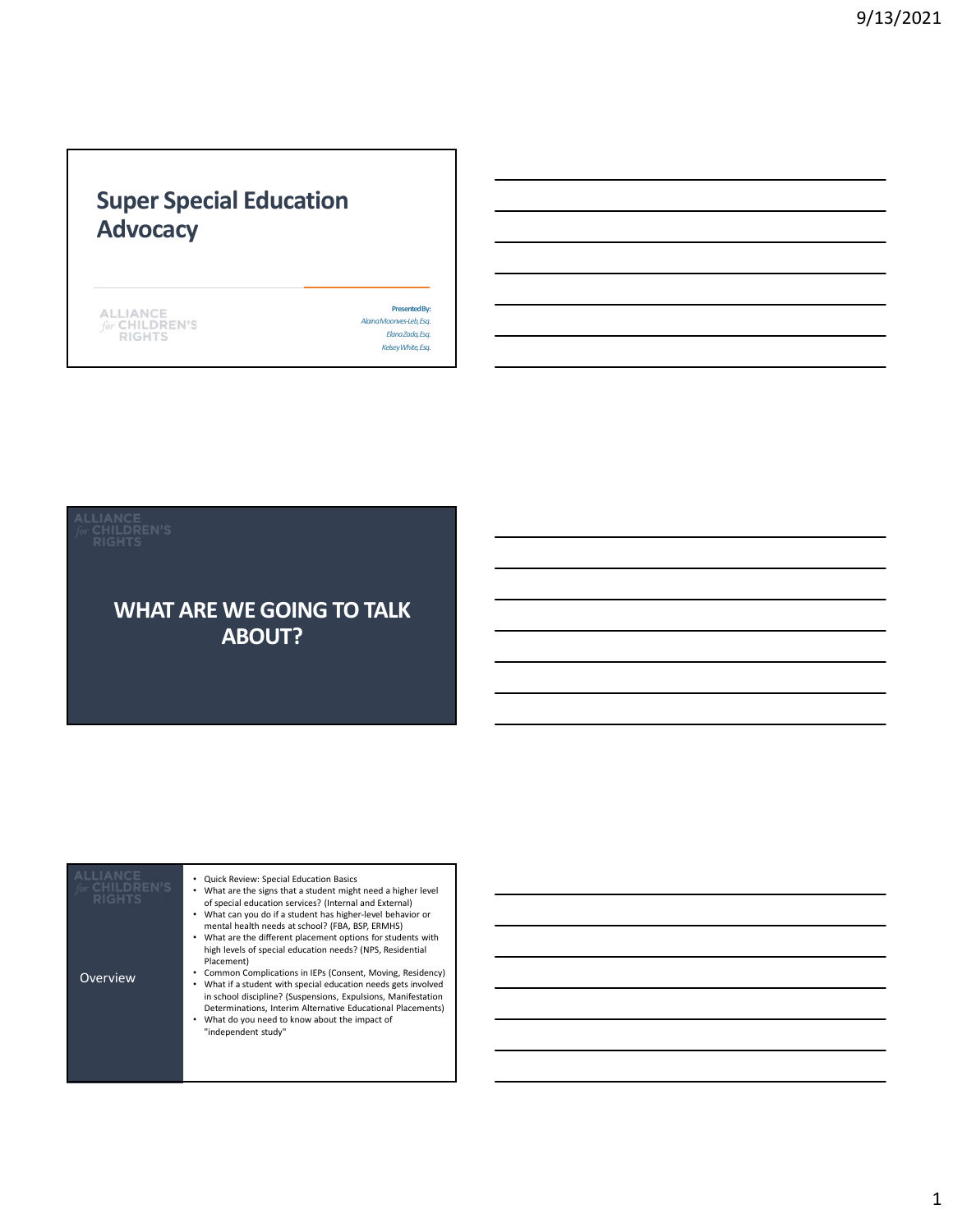<u> The Common State of the Common State of the Common State of the Common State of the Common State of the Common State of the Common State of the Common State of the Common State of the Common State of the Common State of </u>

## REVIEW: WHAT IS SPECIAL EDUCATION?

| or CHILDREN'S<br><b>RIGHTS</b> | Students with disabilities have a right to special education<br>and related services.<br>• These are described in an Individualized Education<br>Program ("IEP"). This is an education program that is<br>individualized to meet the student's unique needs based<br>on their disability.<br>FAPE: Free Appropriate Public Education |  |
|--------------------------------|--------------------------------------------------------------------------------------------------------------------------------------------------------------------------------------------------------------------------------------------------------------------------------------------------------------------------------------|--|
| Special<br><b>Education</b>    | The disability must prevent the student from benefiting<br>from their education.<br>Related Services are "such developmental, corrective,<br>and other supportive services  as may be required to<br>assist a child with a disability to benefit from special<br>education".<br>FAPE<br><b>IDEA</b><br>ICF<br>Special                |  |

### REVIEW: WHO HAS THE LEGAL AUTHORITY TO MAKE EDUCATION DECISIONS?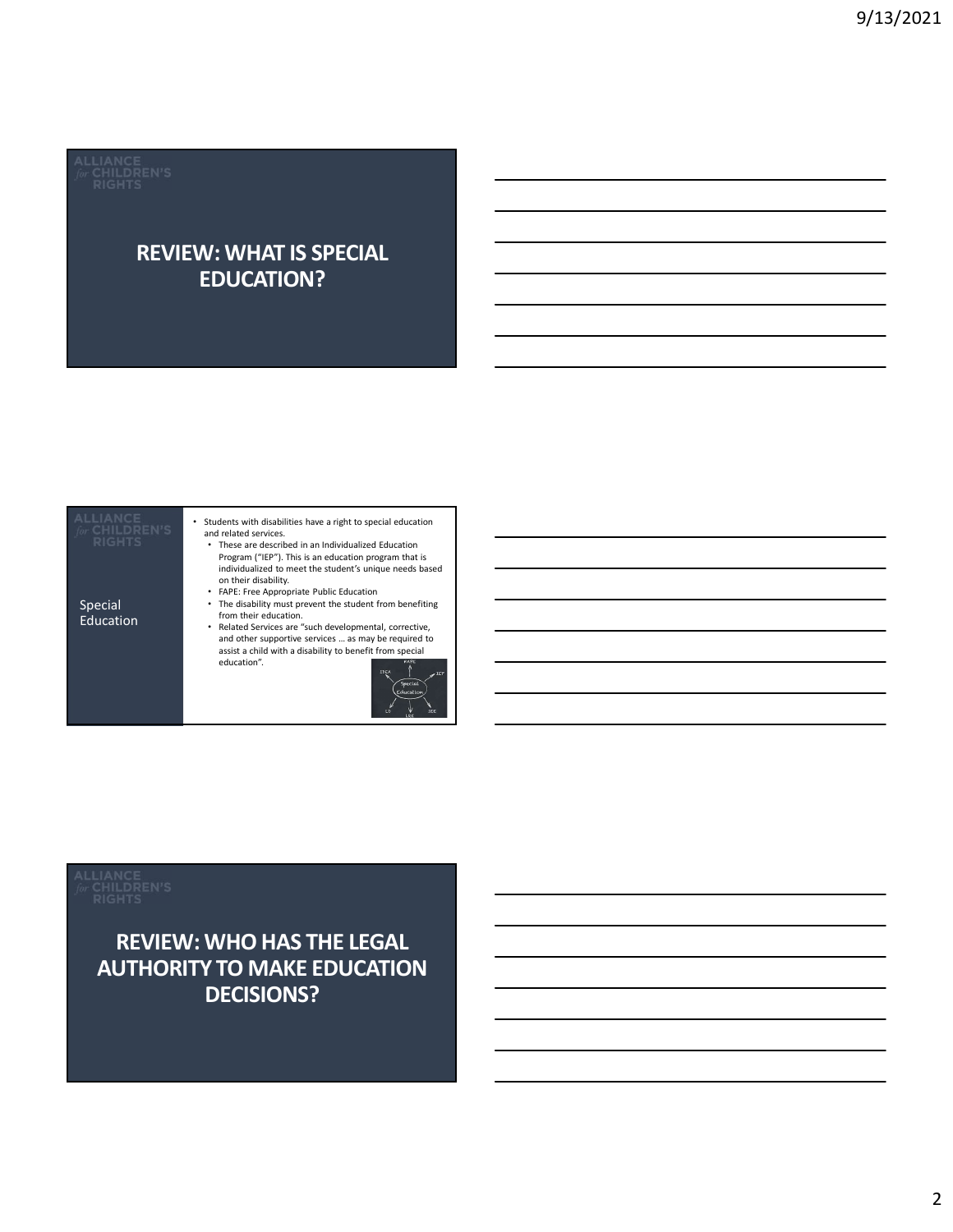What are  $\overline{\phantom{a}}$  and  $\overline{\phantom{a}}$  and  $\overline{\phantom{a}}$ rights?

- An Education Rights Holder (ERH) has the legal right to make education-related decisions for a child, including: • Requesting records, • Requesting special education assessments, and
- Consenting to special education services and placements<br>
in the Individualized Education Program (IEP).<br>
 An IEP is a contract between the ERH and the school district<br>
for special education services.
- education for special education services.



| <b>RIGHTS</b>                                      | <b>WHAT ARE THE SIGNS THAT A</b><br><b>STUDENT MIGHT NEED A HIGHER</b>                                                                                                                                                                                          |                                                                                                                                                |  |  |
|----------------------------------------------------|-----------------------------------------------------------------------------------------------------------------------------------------------------------------------------------------------------------------------------------------------------------------|------------------------------------------------------------------------------------------------------------------------------------------------|--|--|
|                                                    | <b>LEVEL OF SPECIAL EDUCATION</b><br><b>SERVICES?</b>                                                                                                                                                                                                           |                                                                                                                                                |  |  |
|                                                    |                                                                                                                                                                                                                                                                 |                                                                                                                                                |  |  |
| <b>ALLIANCE</b><br>for CHILDREN'S<br><b>RIGHTS</b> | • A student may have a need for a higher level of services                                                                                                                                                                                                      | (whether or not they already have an IEP) if they exhibit:                                                                                     |  |  |
| Signs                                              | <b>External Signs</b><br>• Increased/frequent absences<br>Discipline issues<br>· Including informal discipline<br>like being "sent home"<br>• Defiance to teachers<br>· Suspensions and/or expulsion<br>Odd/erratic behaviors<br>• Violent/aggressive outbursts | <b>Internal Signs</b><br>· Social withdrawal<br>• Decline in abilities<br>• Flat affect<br>• Constantly tired<br>• Depression<br>• Mood swings |  |  |
|                                                    |                                                                                                                                                                                                                                                                 |                                                                                                                                                |  |  |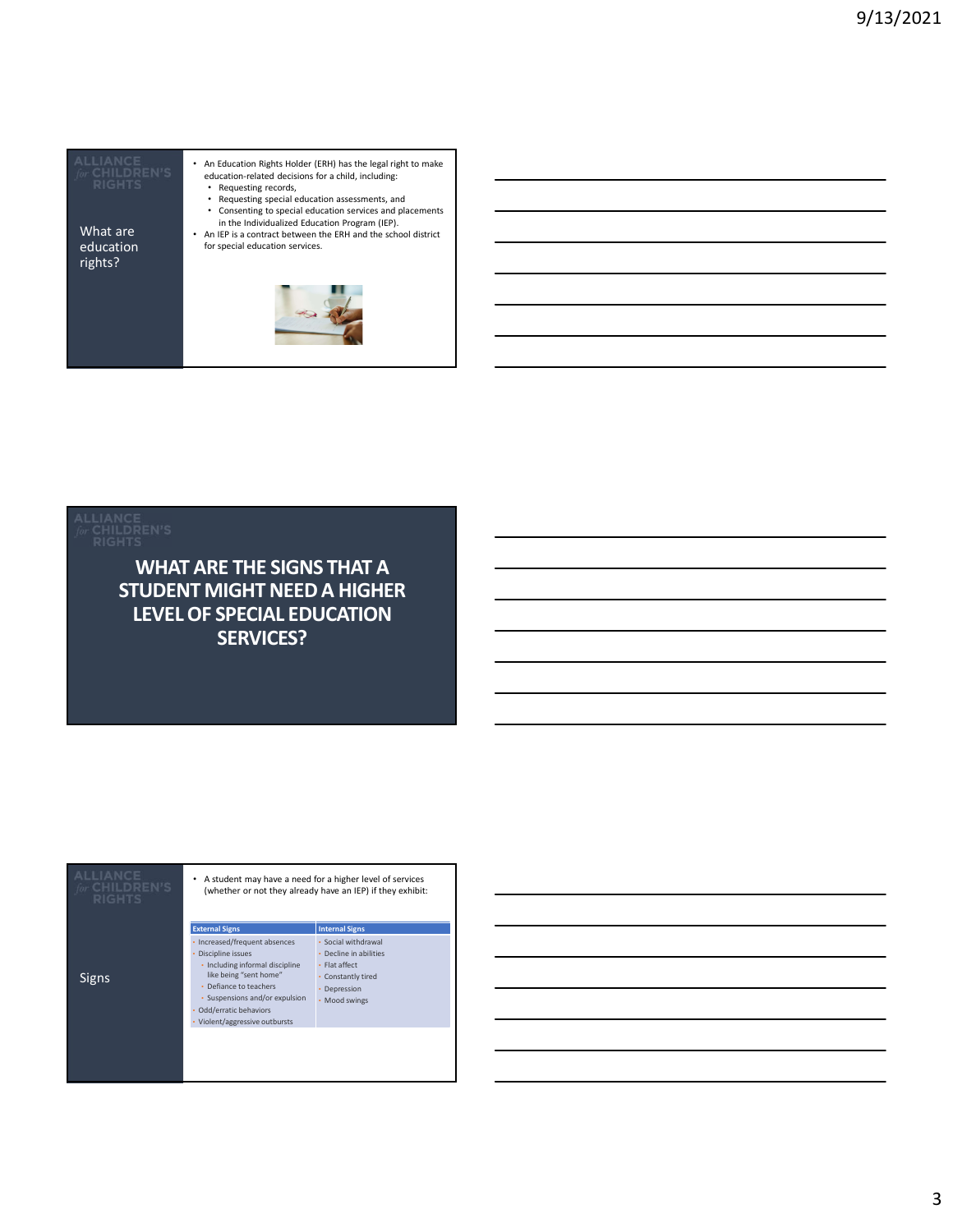# IF I SEE SIGNS, WHAT SHOULD I DO?

### If the student already has an<br>IEP...

### • Request an IEP Meeting!

- When requested, a school district must hold an IEP within 30 days.<br>• At the meeting, discuss your concerns, using as much
- specific evidence as possible (e.g., number of dates of school discipline or calls home, evidence of psychiatric diagnosis or hospitalizations).
- **IEP…** for a student when the need becomes apparent. The law<br>does not require a specific assessment to graph behavior • A school/district is required to offer the appropriate services does not require a specific assessment to grant behavior services, though many school districts utilize internal policies that require further assessment, or special steps.

| <b>ALLIANCE</b><br>for CHILDREN'S<br><b>RIGHTS</b> | If you do not already know what a student needs, the best<br>٠<br>first step is to request specific assessments.<br>Who can refer a student for a special education assessment?<br>• Anvone                                                                                                                           |
|----------------------------------------------------|-----------------------------------------------------------------------------------------------------------------------------------------------------------------------------------------------------------------------------------------------------------------------------------------------------------------------|
| Requesting<br>assessments                          | How do you make the request?<br>• The ERH should submit the request in writing (and keep<br>proof of when it was submitted). An assessment plan or<br>written refusal to assess due to ERH in 15 calendar days.<br>Once signed, an IEP is due within 60 calendar days.<br>What should the assessment request include: |
|                                                    | • "I request that my student receive assessment<br>for the following reasons"                                                                                                                                                                                                                                         |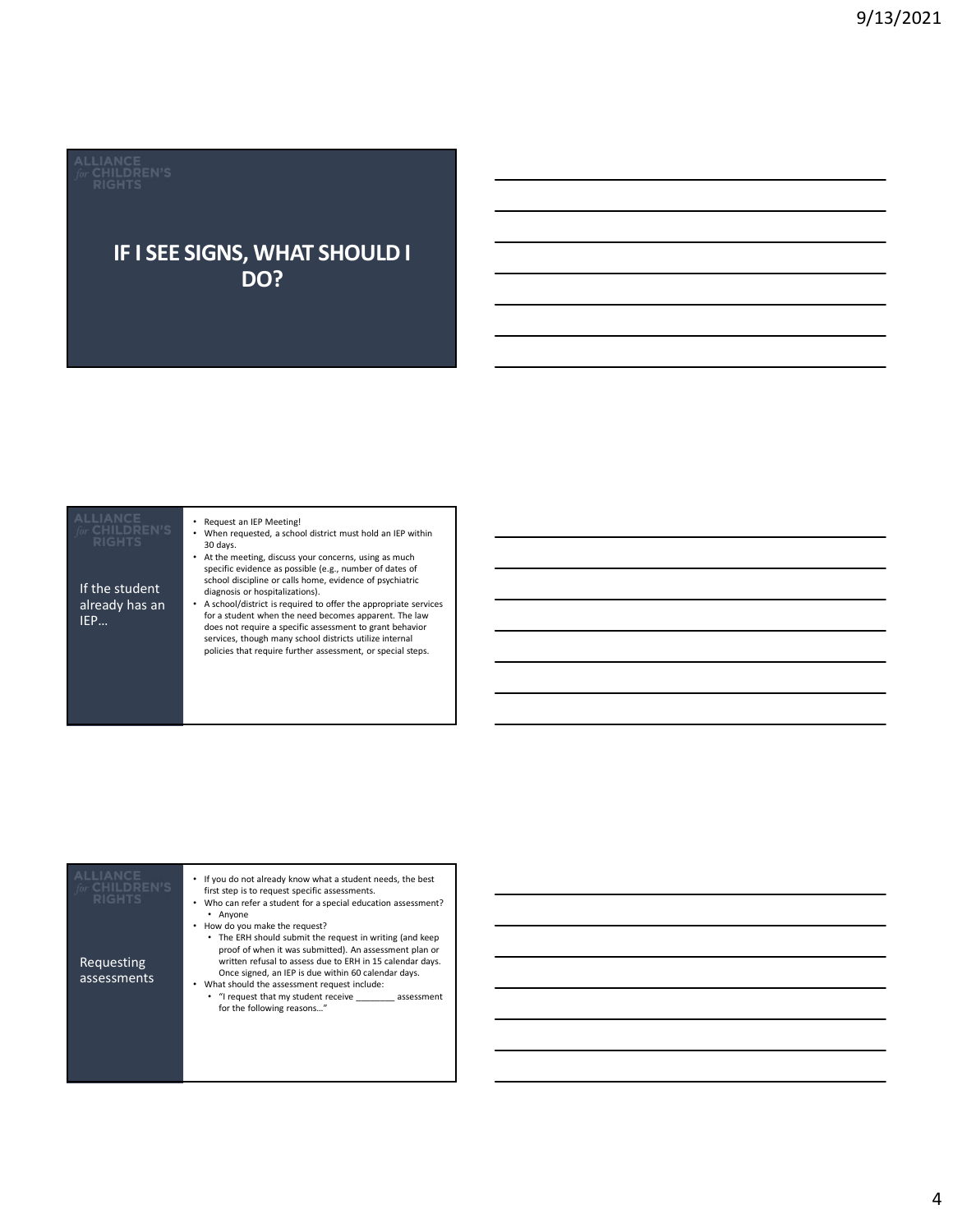### WHAT IF THE DISTRICT REFUSES TO ASSESS?

# disability<br>standard

Suspected • If the district denies assessment, make sure you have shared • In order to find a duty to assess, you need only demonstrate an area of "suspected disability." The courts have defined this as a very low threshold. Even if a student is not exhibiting enough of a deficit to warrant eligibility for<br>services, if they are evidencing a "suspected area of<br>disability," it is the district's obligation to assess the student.

out the low standard. any evidence you have of a suspected disability and point

| <b>ALLIANCE</b><br>CHILDREN'S<br><b>RIGHTS</b> | Attendance problems do not change a district's duty to<br>assess if a student is demonstrating a suspected disability.<br>If a student has a history of poor attendance, a district may<br>refuse to make a student eligible for special education<br>services only if they can show that the poor attendance is<br>the "primary" cause of the deficits the student is displaying |  |
|------------------------------------------------|-----------------------------------------------------------------------------------------------------------------------------------------------------------------------------------------------------------------------------------------------------------------------------------------------------------------------------------------------------------------------------------|--|
| Denial based<br>on attendance                  | (not just one factor).<br>Thus, a district must first assess to determine all causes of a<br>student's problems.<br>Then, if they find no qualifying disability and the student's<br>attendance is the only cause for them doing poorly in<br>school, they can find them not eligible for services.                                                                               |  |
|                                                |                                                                                                                                                                                                                                                                                                                                                                                   |  |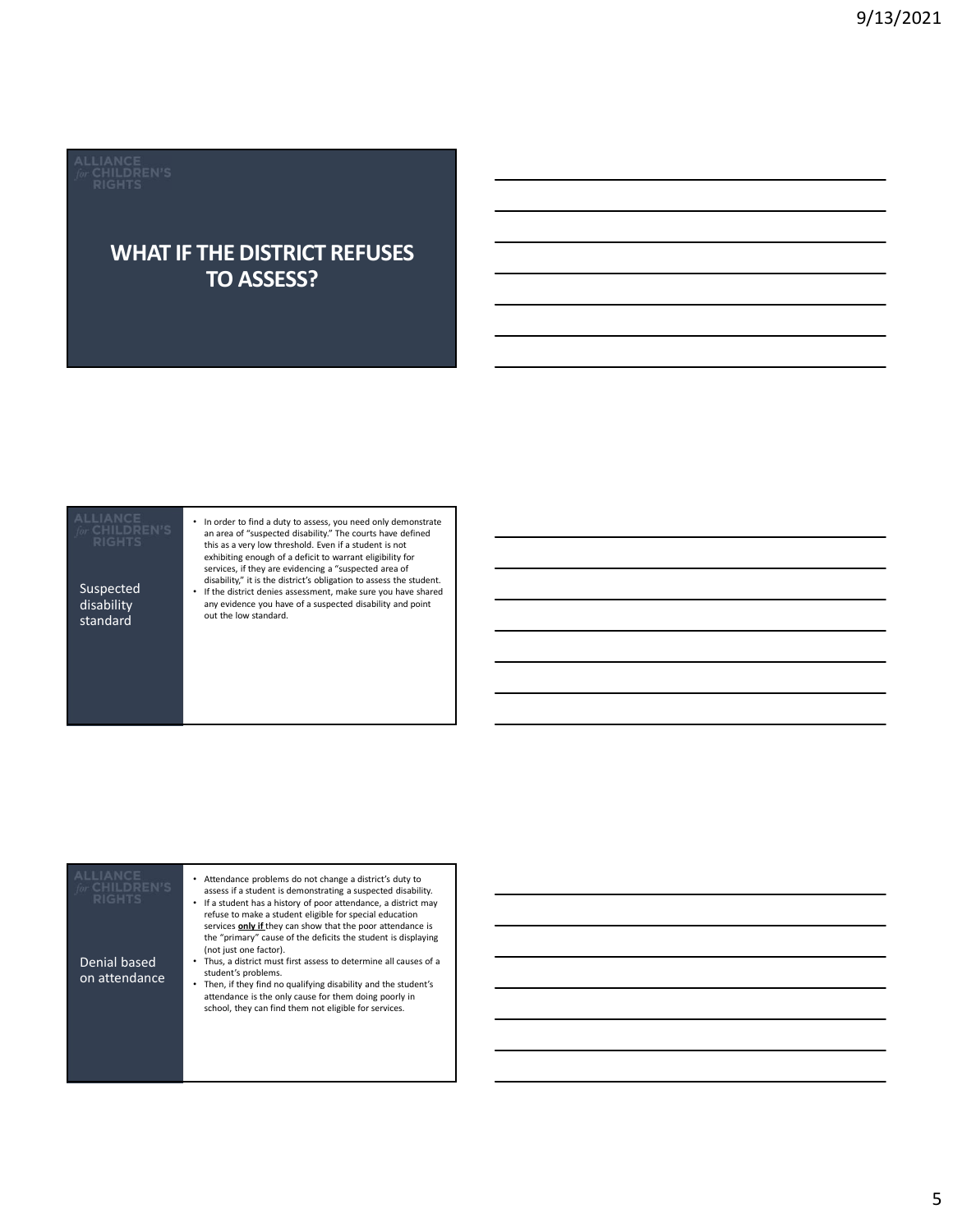| Denial based   | issue is just one factor in why the stude!<br>well in school. |
|----------------|---------------------------------------------------------------|
| on attendance: | . In this case, the school would still have                   |
| example        |                                                               |

| Example: Student's depression causes them to sleep all the<br>time and thus miss school.<br>Depression may be an underlying disability which would<br>٠                    |  |  |
|----------------------------------------------------------------------------------------------------------------------------------------------------------------------------|--|--|
| make them eligible for services.<br>• While the student is skipping classes, the attendance<br>issue is just one factor in why the student is not doing<br>well in school. |  |  |

on attendance: <br>
• In this case, the school would still have a duty to assess.

### WHAT IF MY STUDENT MOVES WHILE THE SCHOOL IS IN THE PROCESS OF ASSESSING?

| <b>WHAT IF MY STUDENT MOVES WHILE</b><br>THE SCHOOL IS IN THE PROCESS OF<br><b>ASSESSING?</b>                                                                                                                                                                                                                                                                                                                                                                                                                                                                                      |  |
|------------------------------------------------------------------------------------------------------------------------------------------------------------------------------------------------------------------------------------------------------------------------------------------------------------------------------------------------------------------------------------------------------------------------------------------------------------------------------------------------------------------------------------------------------------------------------------|--|
| <b>ALLIANCE</b><br>• Legally, the 60-day timeline to complete an assessment<br>CHILDREN'S<br>continues uninterrupted!<br>RIGHTS<br>• The only exception is if the new district is making reasonable<br>progress to ensure "prompt completion" AND the parent<br>and new district agree to change the timeline in writing.<br>• 34 C.F.R. § 300.301(d) and (e).<br>Moving<br>• Despite the law, you will need to follow up with both the<br>districts mid-<br>original school district and the new school district to ensure<br>that they complete the assessment(s).<br>assessment |  |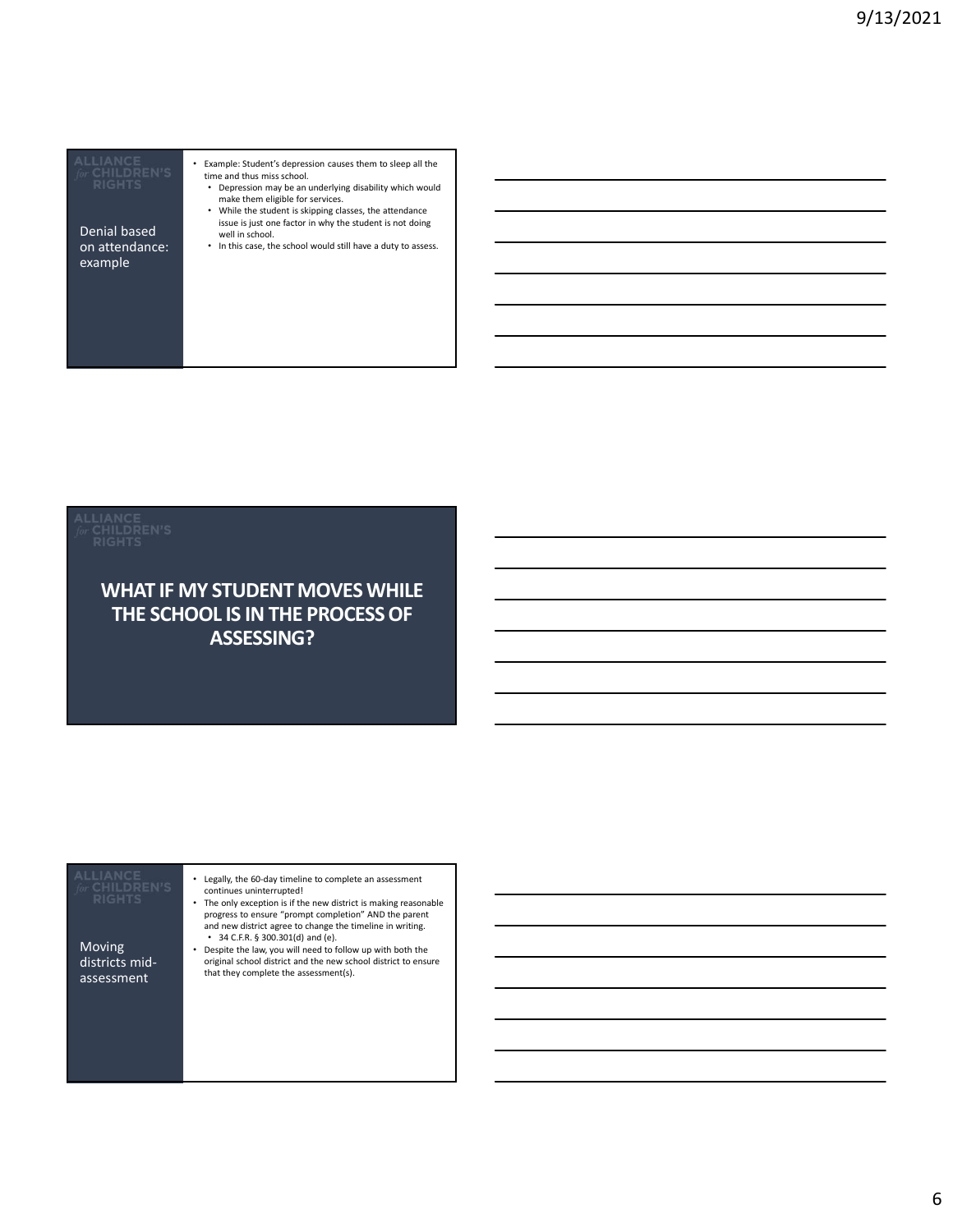### WHAT IF MY STUDENT IS FOUND ELIGIBLE UNDER THE CATEGORY OF EMOTIONAL DISTURBANCE?

### Emotional • Tip: If you think this category may apply to your student, Disturbance<br>(ED) Eligibility (ED) Eligibility assessing. Even though it is not required, it may save you some time and hassle. • Myth: A district can only assess a student for an emotional disturbance if the parent gives special permission. • Fact: A district is required to assess a student in all areas of suspected disability. If a student has demonstrated a potential emotional disturbance, the school should assess for it. specifically request that the school look for it when

| CHILDRE<br><b>RIGHTS</b><br>Emotional<br><b>Disturbance</b><br>(ED) Eligibility | Myth: If a student is found eligible under ED, they will not be<br>able to join the military, it will stay with them forever, etc.<br>Fact: An IEP is confidential. It will be up to the student and<br>the education rights holder whether any information about<br>his or her IEP is ever shared outside of K-12 school.<br>Tip: A student is best served by the appropriate eligibility<br>category. If ED is appropriate for their needs, that should be<br>the category chosen. |  |
|---------------------------------------------------------------------------------|--------------------------------------------------------------------------------------------------------------------------------------------------------------------------------------------------------------------------------------------------------------------------------------------------------------------------------------------------------------------------------------------------------------------------------------------------------------------------------------|--|
|                                                                                 |                                                                                                                                                                                                                                                                                                                                                                                                                                                                                      |  |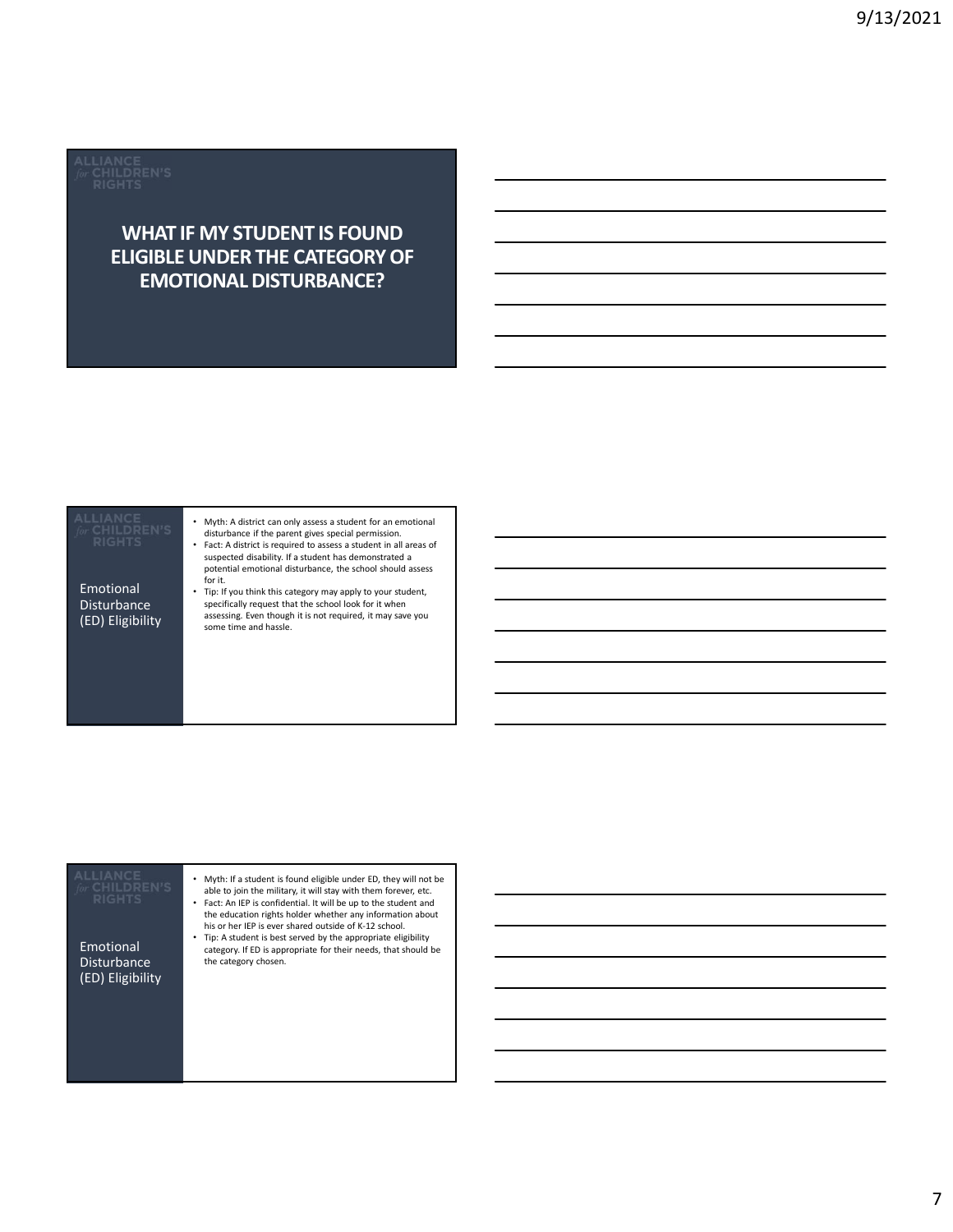Disturbance for special educ ("ED")

• Myth: Services such as non-public schools, residential placements, and high-level counseling are only available for students classified as ED.

**Emotional Emotional Emotional** • Fact: This may be district policy, but a district is required to<br>provide an "appropriate" educational placement and<br>services for any student found eligible under any category<br>for special education. This means that all se

- example, a student eligible for the speech and<br>
represent the speech and the speech and the speech and counseling services. This available to any student if needed. language category might need counseling services. This
	- would be appropriate. • Tip: If a student can be appropriately categorized in the ED category, it is best to use this categorization because it can simplify getting the other services needed.

### WHAT IF MY STUDENT IS EXHIBITING MAJOR BEHAVIOR CHALLENGES?

| <b>ALLIANCE</b><br>CHILDREI<br><b>RIGHTS</b><br><b>Functional</b><br>Behavioral<br>Assessment | If the student is exhibiting major behavioral problems,<br>request a Functional Behavioral Assessment ("FBA").<br>A good FBA includes an analysis of the causes of the<br>undesirable behavior, including the environmental factors<br>which provoke and sustain the behavior, as well as an<br>identification of the likely interventions or strategies for<br>addressing the undesirable behavior.<br>It also requires observation of the student and a tracking of<br>the occurrences of the undesirable behavior over time.<br>It is important to determine the antecedents of the<br>behavior, or the triggers which come before or cause the<br>behaviors.<br>Ex.: a student with Oppositional Defiance Disorder may only<br>become oppositional when demands are placed upon him;<br>for this type of student, it may be necessary to always<br>provide options. |  |  |
|-----------------------------------------------------------------------------------------------|-------------------------------------------------------------------------------------------------------------------------------------------------------------------------------------------------------------------------------------------------------------------------------------------------------------------------------------------------------------------------------------------------------------------------------------------------------------------------------------------------------------------------------------------------------------------------------------------------------------------------------------------------------------------------------------------------------------------------------------------------------------------------------------------------------------------------------------------------------------------------|--|--|
|-----------------------------------------------------------------------------------------------|-------------------------------------------------------------------------------------------------------------------------------------------------------------------------------------------------------------------------------------------------------------------------------------------------------------------------------------------------------------------------------------------------------------------------------------------------------------------------------------------------------------------------------------------------------------------------------------------------------------------------------------------------------------------------------------------------------------------------------------------------------------------------------------------------------------------------------------------------------------------------|--|--|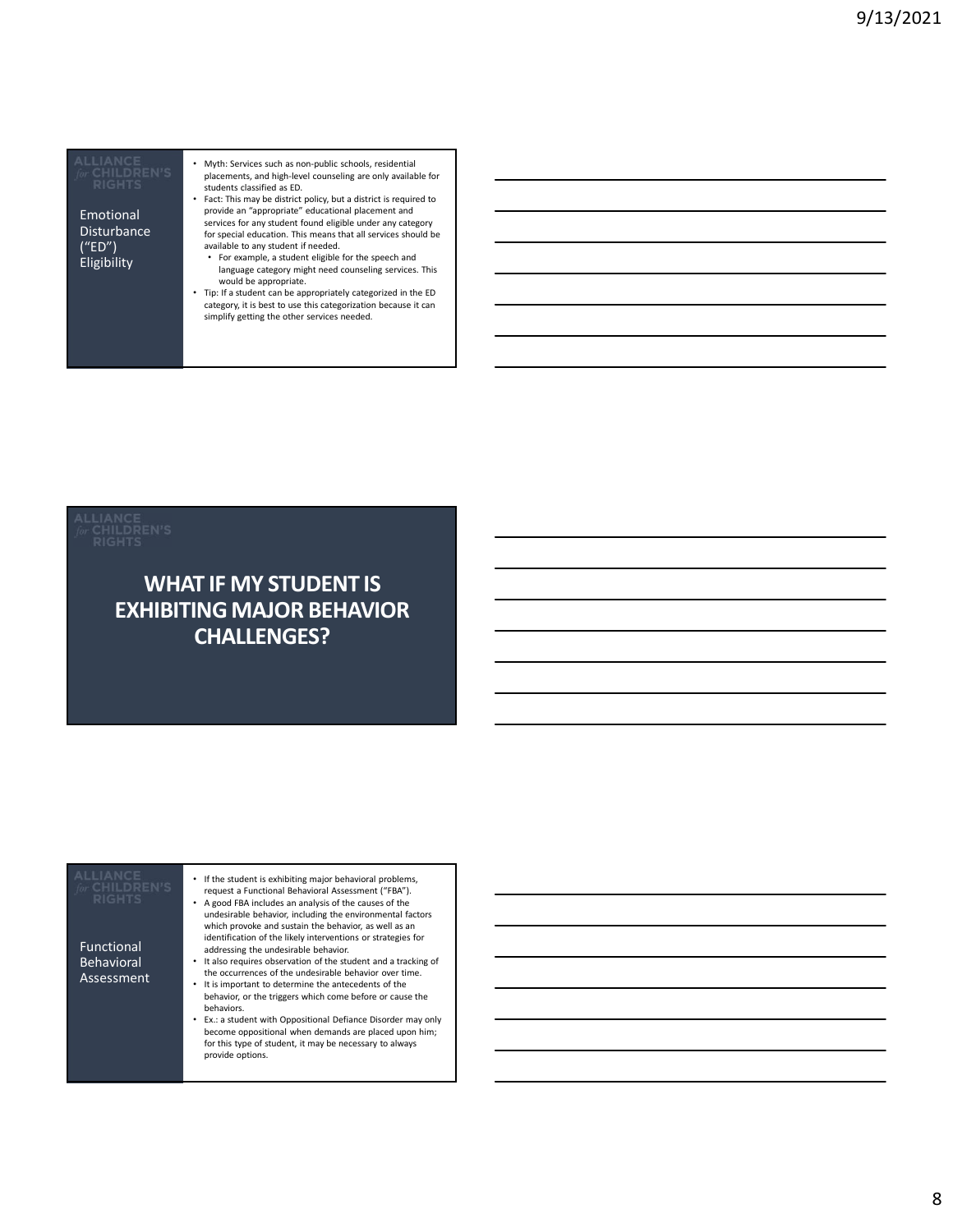**Functional** the adults are Behavioral · If the ODD stu Assessment,<br>Continued

<u> 1989 - Johann Stein, mars ar yn y brening y brening yn y brening y brening yn y brening y brening yn y brenin</u>

- It is also important to analyze the consequences of the behavior. • These can include both positive consequences for the
	- student as well as the reactions and management styles of the adults around the student that might contribute to or<br>
	ameliorate the presenting problems.<br>
	• If the ODD student's behavior consistently removes the
- Continued **Fig. 20. In the official consequence** of the behavior, thus<br>• He receives a positive consequence for the behavior, thus requirement that he fulfill the demands placed upon him, his behavior is functioning to lessen his stress level.
	- motivating him to continue using this strategy to manage his anxiety levels.

| <b>RIGHTS</b>               | What should the assessment request include:<br>• "I request that my student receive a functional<br>behavioral analysis for the following reasons"<br>Normal assessment timelines apply: 15 days to assessment<br>plan/written refusal; 60 days to IEP<br>Remember: A school/district is required to offer the<br>appropriate services for a student when the need becomes |  |
|-----------------------------|----------------------------------------------------------------------------------------------------------------------------------------------------------------------------------------------------------------------------------------------------------------------------------------------------------------------------------------------------------------------------|--|
| Requesting an<br><b>FBA</b> | apparent. The law does not require a specific assessment to<br>grant behavior-related services, though many school<br>districts utilize internal policies that require further<br>assessment, or special steps.                                                                                                                                                            |  |

| <b>ALLIANCE</b><br>for CHILDREN'S<br><b>RIGHTS</b> | Behaviors that are interfering with a student's ability to<br>benefit from their education should be addressed in their<br>IEP whether or not a formal FBA was completed.<br>Examples: inattention; not completing work; defiance;<br>verbal or physical aggression                                                                                                                                                      |  |
|----------------------------------------------------|--------------------------------------------------------------------------------------------------------------------------------------------------------------------------------------------------------------------------------------------------------------------------------------------------------------------------------------------------------------------------------------------------------------------------|--|
| <b>Behavior</b><br>Support Plan<br>("BSP")         | Behaviors should be addressed through a BSP, a plan that<br>outlines the problem behavior, what triggers it, how to help<br>the student avoid it, and how to address it if/when it occurs.<br>Example: inattention; triggered when the work becomes<br>too difficult; function is work avoidance; required to<br>work for a period of time to earn a reward (such as<br>computer time) on a decreasing time increment (5 |  |
|                                                    | minutes>>3 minutes)<br>If a district is unwilling to create a BSP, these behaviors<br>٠<br>should be addressed through present levels of performance<br>and behavior goals in the IEP.                                                                                                                                                                                                                                   |  |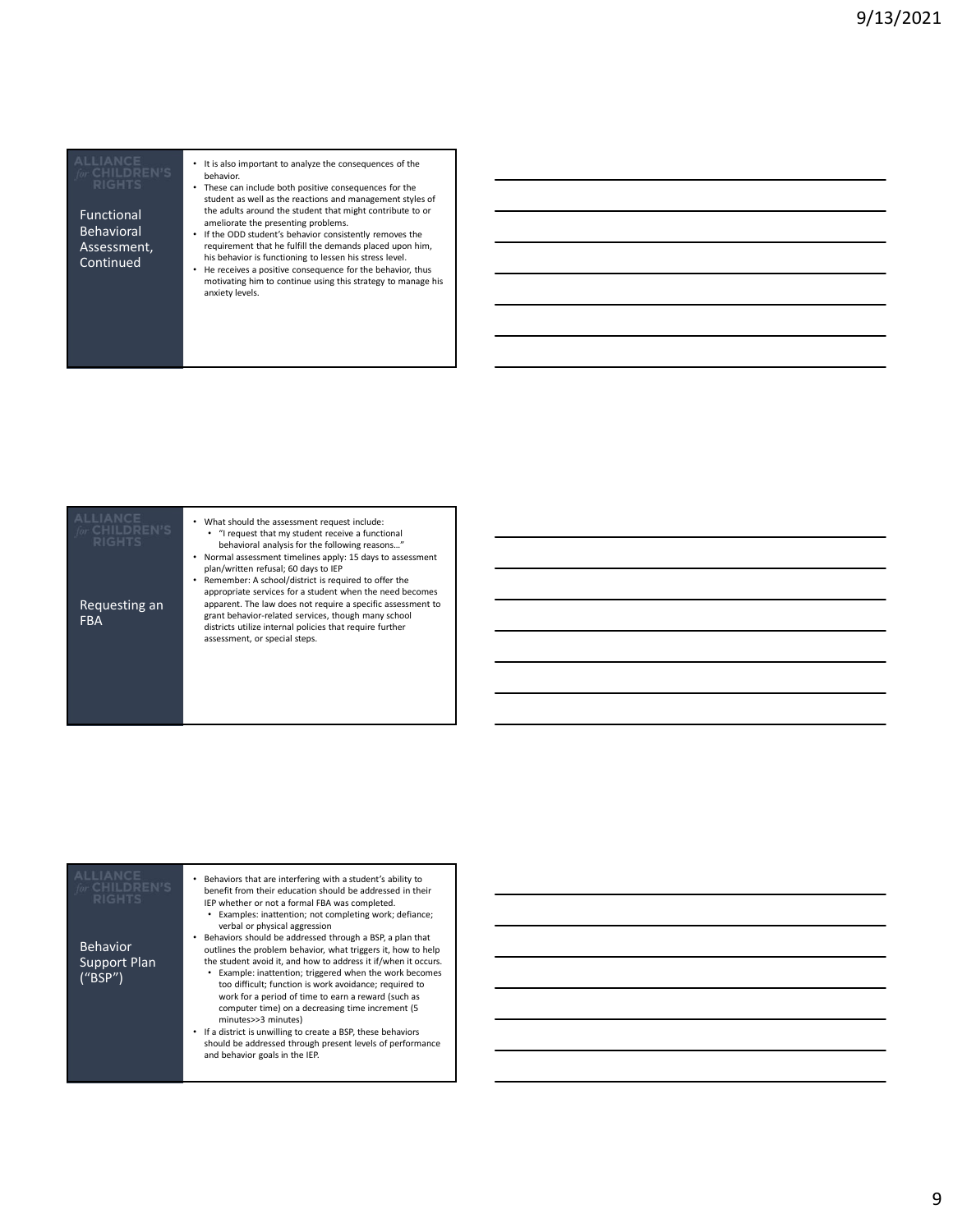### WHAT IF I BELIEVE MY STUDENT NEEDS A HIGHER LEVEL OF MENTAL HEALTH SERVICES?

• History:

Educationally Related **Figure 1** law. Mental Health  $\cdot$  ERMHS must n Services ("ERMHS")

- Used to be provided through AB 3632, AB 2726, Chapter 26.5 . • AB 3632 said the Department of Mental Health must pay
- for therapy and residential placement services for students who need it to benefit from their education. • AB 3632 was repealed in 2011.
- Despite repeal, ERMHS are still required in federal and state
- ERMHS must now be provided and paid for by a student's

### • Request an ERMHS assessment! • What should the assessment request include: • "I request that my student receive an assessment for educationally related mental health services for the following reasons…" • Normal assessment timelines apply: 15 days to assessment plan/written refusal; 60 days to IEP • Remember: A school/district is required to offer the appropriate services for a student when the need becomes apparent. The law does not require a specific assessment to grant ERMHS, though many school districts utilize internal policies that require further assessment, or special steps. How to get ERMHS for your student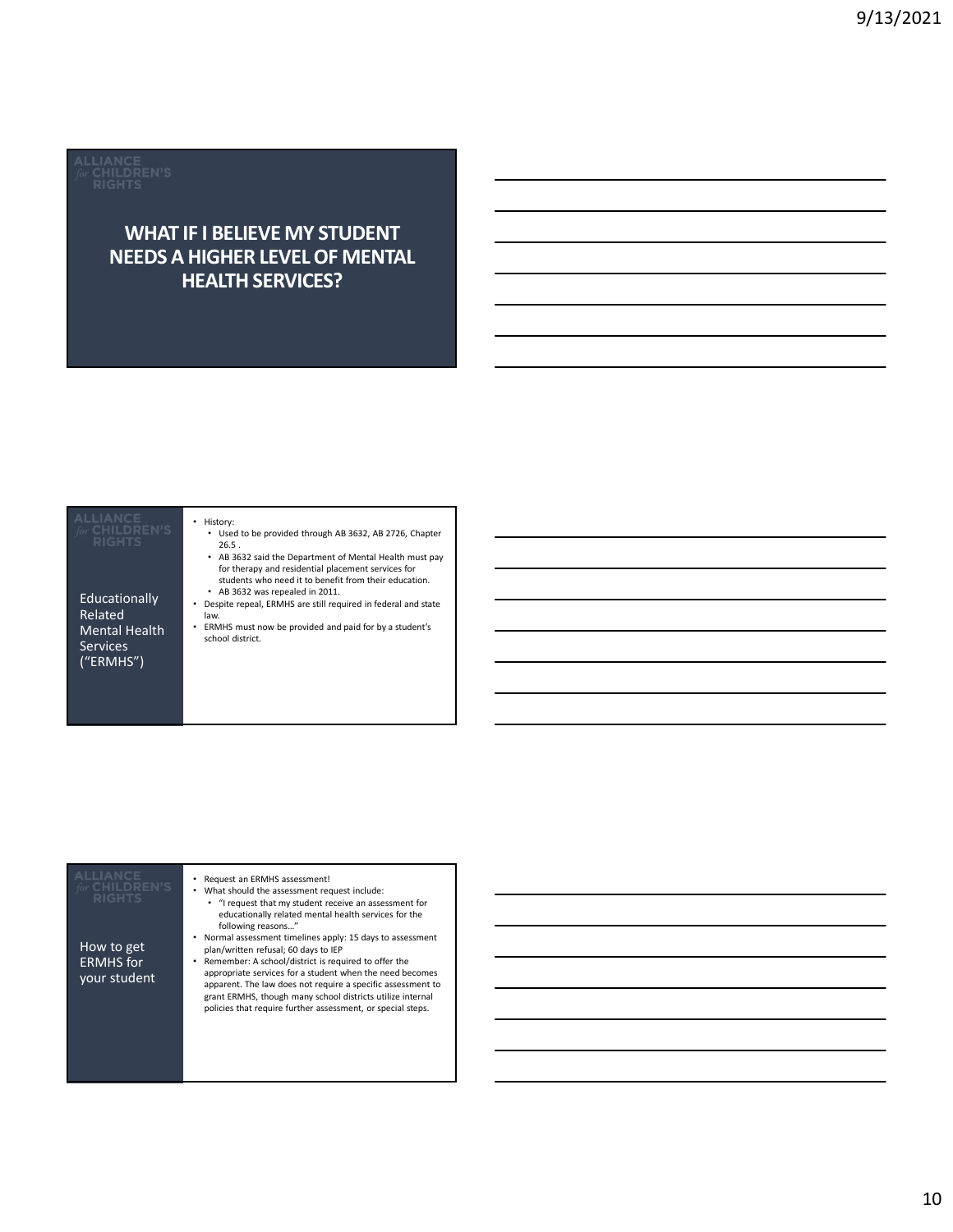| <b>ALLIANCE</b><br>for CHILDREN'S<br><b>RIGHTS</b> | • Individual, group, family, or parent counseling or therapy<br>• Positive behavior intervention services<br>• 1:1 behavior aide<br>• Therapeutic behavior services (TBS)<br>• Medication management |  |
|----------------------------------------------------|------------------------------------------------------------------------------------------------------------------------------------------------------------------------------------------------------|--|
| <b>ERMHS</b>                                       | • Day treatment<br>• Residential treatment<br>• Case management                                                                                                                                      |  |
| options                                            |                                                                                                                                                                                                      |  |
|                                                    |                                                                                                                                                                                                      |  |
|                                                    |                                                                                                                                                                                                      |  |
|                                                    |                                                                                                                                                                                                      |  |
|                                                    |                                                                                                                                                                                                      |  |
|                                                    |                                                                                                                                                                                                      |  |
|                                                    |                                                                                                                                                                                                      |  |
|                                                    |                                                                                                                                                                                                      |  |
|                                                    |                                                                                                                                                                                                      |  |
| <b>ALLIANCE</b><br>for CHILDREN'S                  | • DIS: Designated Instructional Services - California's term for<br>"related services"                                                                                                               |  |
| <b>RIGHTS</b>                                      | • DIS counseling is a lower level of counseling services<br>provided by a school, often by a school psychologist.                                                                                    |  |
|                                                    | • School psychologists are credentialed like teachers but are<br>usually not licensed.                                                                                                               |  |
| <b>ERMHS vs. DIS</b>                               | • Most school psychologists have minimal training in mental<br>health issues                                                                                                                         |  |
| Counseling                                         |                                                                                                                                                                                                      |  |

| HILDREN'S<br><b>RIGHTS</b>         | DIS: Designated Instructional Services - California's term for<br>"related services"<br>DIS counseling is a lower level of counseling services<br>provided by a school, often by a school psychologist.<br>School psychologists are credentialed like teachers but are<br>usually not licensed.<br>Most school psychologists have minimal training in mental |  |
|------------------------------------|--------------------------------------------------------------------------------------------------------------------------------------------------------------------------------------------------------------------------------------------------------------------------------------------------------------------------------------------------------------|--|
| <b>ERMHS vs. DIS</b><br>Counseling | health issues                                                                                                                                                                                                                                                                                                                                                |  |
|                                    |                                                                                                                                                                                                                                                                                                                                                              |  |

| <b>RIGHTS</b>                      | ERMHS counseling is a higher level of services.<br>ERMHS counseling can and often should be provided by a<br>licensed psychologist/therapist.<br>ERMHS counseling can be provided at the school or in<br>another environment. |  |
|------------------------------------|-------------------------------------------------------------------------------------------------------------------------------------------------------------------------------------------------------------------------------|--|
| <b>ERMHS vs. DIS</b><br>Counseling |                                                                                                                                                                                                                               |  |
|                                    |                                                                                                                                                                                                                               |  |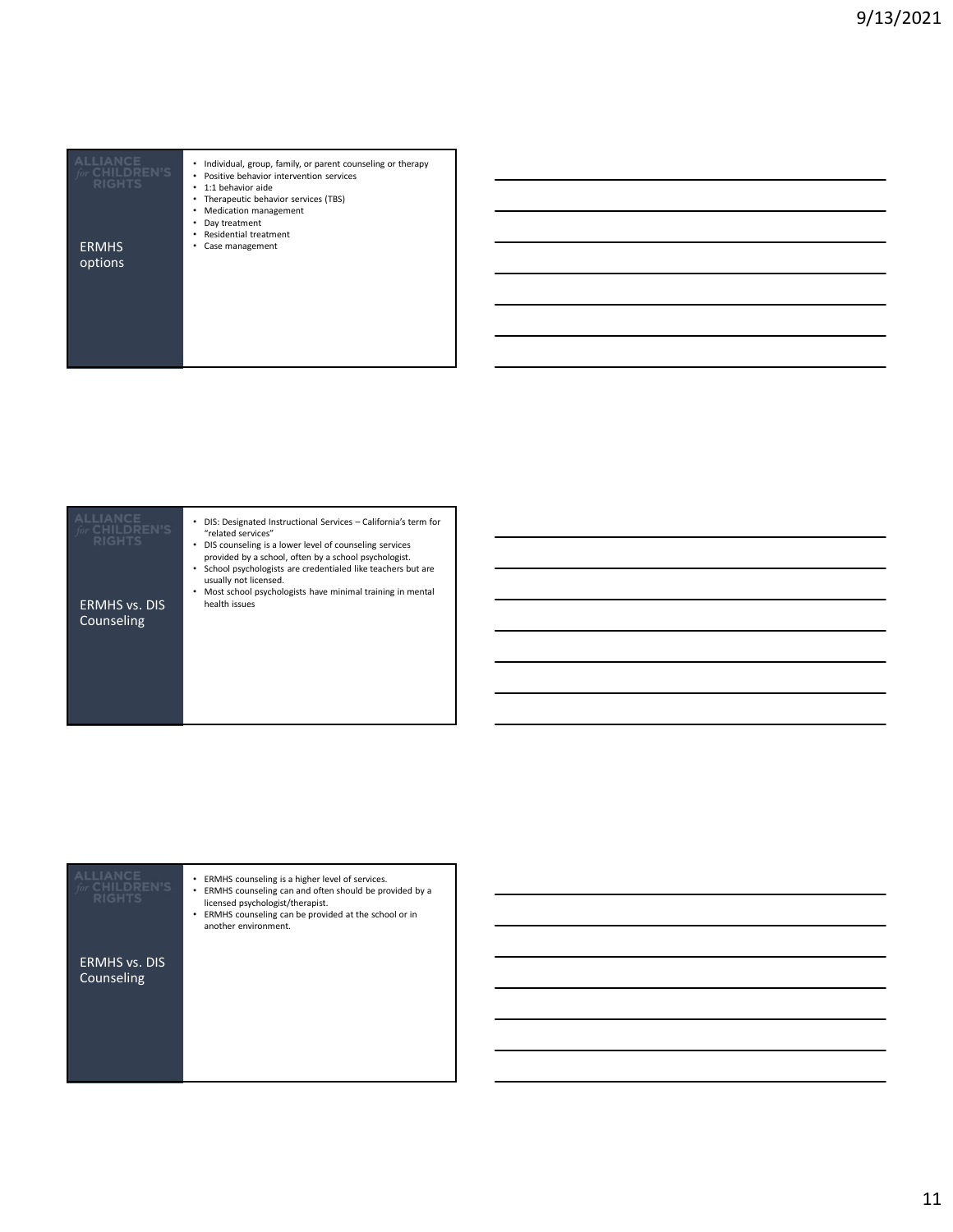| <b>RIGHTS</b>    | Several Los Angeles County school districts have begun<br>offering "Educationally Related Intensive Counseling<br>Services" ("ERICS") on IEPs when ERMHS are requested.<br>If a district proposes putting ERICS into an IEP, rather than<br>ERMHS, ask them to define what that service will look like,<br>and who will provide it. If the counseling will be carried out<br>by an intern, it may not be appropriate, and you can consent |  |
|------------------|-------------------------------------------------------------------------------------------------------------------------------------------------------------------------------------------------------------------------------------------------------------------------------------------------------------------------------------------------------------------------------------------------------------------------------------------|--|
| The name<br>game | "for purposes of implementation only." (See Consenting to<br>the IEP) If the service and provider are acceptable, ask that<br>as much detail as possible is included in the notes section of<br>the IEP.                                                                                                                                                                                                                                  |  |
|                  |                                                                                                                                                                                                                                                                                                                                                                                                                                           |  |
|                  |                                                                                                                                                                                                                                                                                                                                                                                                                                           |  |

### HOW SHOULD I REQUEST SPECIFIC SERVICES OR PLACEMENTS?

| <b>ALLIANCE</b><br>for CHILDREN'S<br><b>RIGHTS</b><br><b>HOW SHOULD I REQUEST SPECIFIC</b><br><b>SERVICES OR PLACEMENTS?</b>                                                                                                                                                                                                                                                                                                                                                                                                                                                                                                                                                                                                                                                                                                                                                             |  |
|------------------------------------------------------------------------------------------------------------------------------------------------------------------------------------------------------------------------------------------------------------------------------------------------------------------------------------------------------------------------------------------------------------------------------------------------------------------------------------------------------------------------------------------------------------------------------------------------------------------------------------------------------------------------------------------------------------------------------------------------------------------------------------------------------------------------------------------------------------------------------------------|--|
| <b>ALLIANCE</b><br>• Specifically request the service or placement you want.<br>for CHILDREN'S<br>services are appropriate/necessary for my student<br><b>RIGHTS</b><br>because"<br>• Never say "best"!!!<br>• Although you will always want what is in the best<br>interest of your student, the law only requires schools to<br>Requesting<br>offer what is "appropriate" and allows them to progress<br>services or<br>in their educational program.<br>• While all students might do better with the services of 7<br>placement<br>individuals tutors that monitor them throughout the day,<br>that is probably not necessary for most students to<br>progress.<br>• This means you can think about how your student will<br>best be served, and then explain why that<br>service/placement is "appropriate" and "necessary."<br>• Old analogy from case law: "Chevy" not "Cadillac" |  |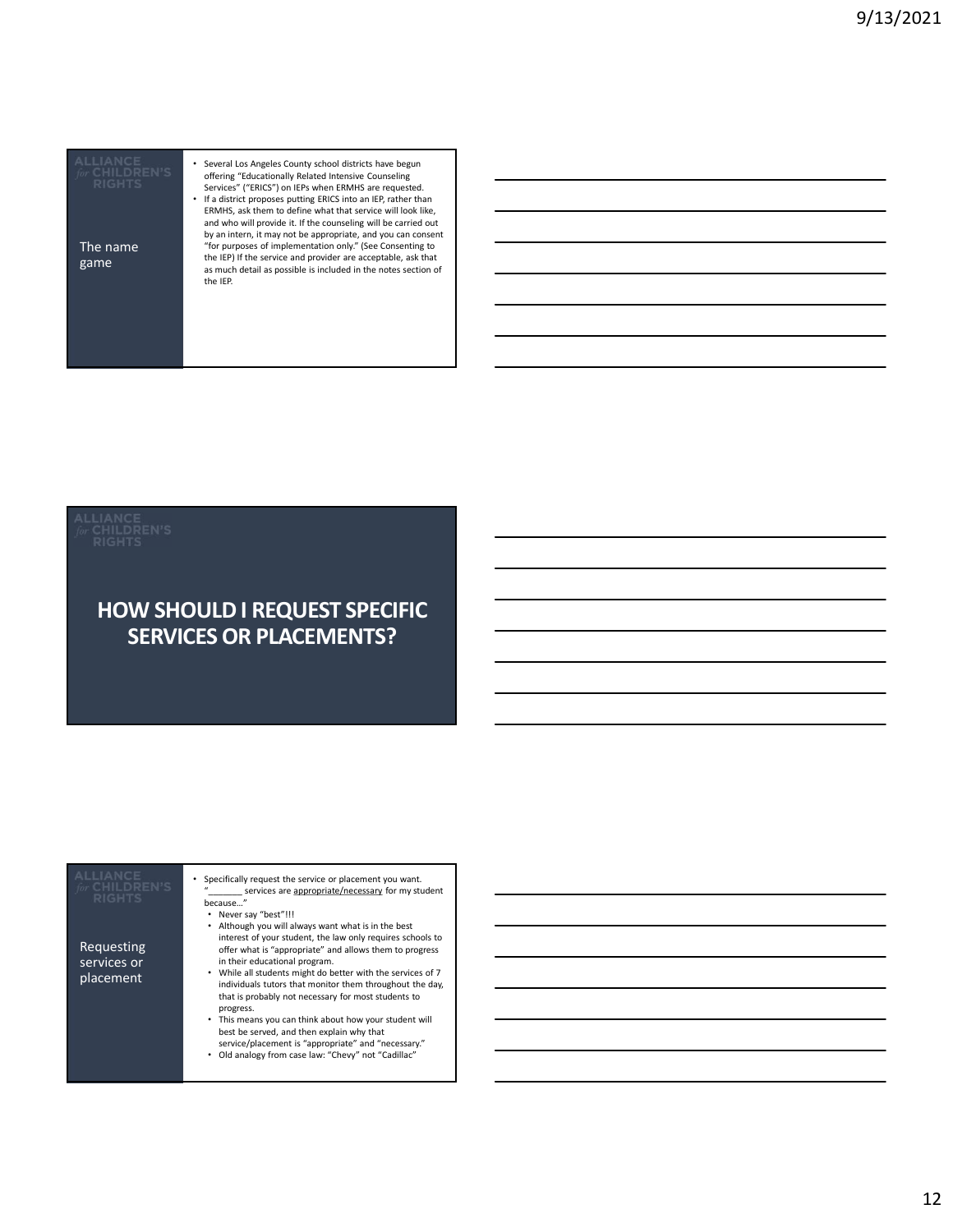placement into

- Once a service or placement has been discussed, have the school either grant or refuse it in writing in the IEP document.
- The IEP is a contract, if something is in it, it is enforceable. If it is not in the document, it is hard to argue what happened at the meeting. Services or **Example 20** Fig. Even if the service discussed is something the school says
- that they offer all students, for example access to a specific The IEP<br>
is noted somewhere in the IEP If the school objects, noint is noted somewhere in the IEP. If the school objects, point out that they can state that it is provided to the student as part of the program all students receive. Getting<br>
services or<br>
the meeting.<br>
then the service discussed is something the school says<br>
placement into<br>
that they offer all students, for example access to a specif<br>
the IEP<br>
shoted somewhere in the EP. If the school
	- Remember, the student may move schools and the IEP moves with them. If the service is not in the document, there is no way to enforce that the student receives the

be added into the IEP

• Make sure that the frequency and duration of the service is clearly written on the IEP document.

- Even if the district's IEP form does not allow for room for specifics, ask that they include the details in the notes portion of the IEP.
- Ex.: 1 hour per week of individual therapy services for the Specifics must<br>be added into the student, provided by a clinical psychologist, in a separate<br>be added into classroom.

### WHAT PLACEMENT OPTIONS ARE AVAILABLE FOR STUDENTS WITH IEPS?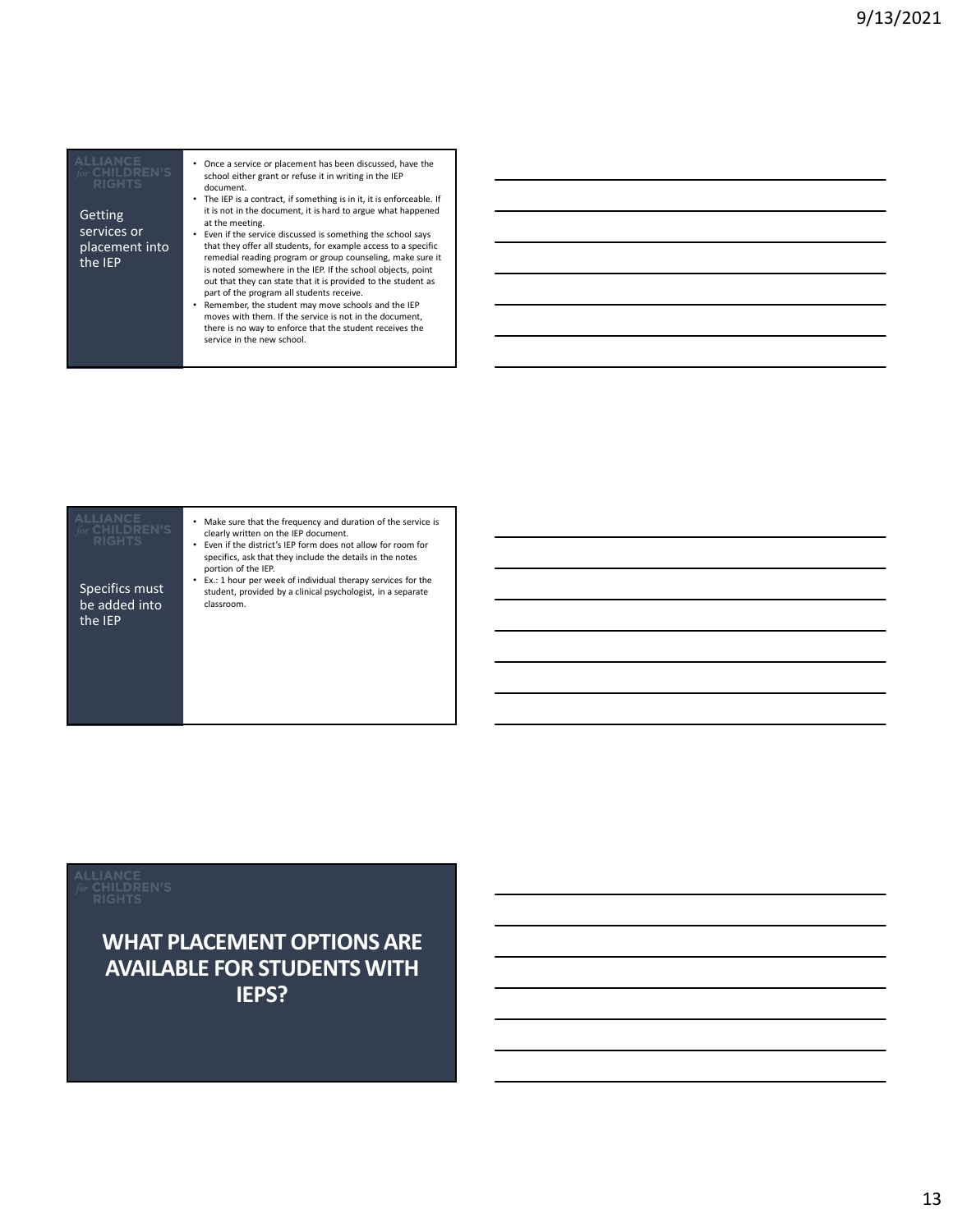

| <u>  La construcción de la construcción de la construcción de la construcción de la construcción de la construcció</u> |  |
|------------------------------------------------------------------------------------------------------------------------|--|
|                                                                                                                        |  |
|                                                                                                                        |  |

More restrictive settings: nonpublic schools

- Non-Public School (NPS): a therapeutic placement designed for students with the most intense emotional, behavioral, or academic needs. It is privately operated, but the placement will be paid for by the district.<br>• If a student has an IEP that requires NPS placement, the **will be a student of the student**
- district should offer several options of NPSs. Some options are much better than others, and each caters to certain types of students (for example, some are more focused on behavior difficulties and others are focused on very low academics). You should encourage the student and ERH to visit each option before choosing one.

| ALLIANCE<br>for CHILDREN'S<br><b>RIGHTS</b><br>More<br>restrictive<br>settings: non-<br>public schools | Some good questions to ask when touring:<br>What is the student to teacher ratio?<br>What type of school-wide behavior intervention/reward<br>systems do you use?<br>What are the typical special education eligibility<br>categories that attend this school?<br>• What related services are offered? (Ask specifically<br>about any services that your student requires.)<br>What enrichment activities are offered (e.g., art, music,<br>sports)?<br>Which particular classroom(s) would this student be<br>enrolled in? Ask to observe a lesson in this room. |  |
|--------------------------------------------------------------------------------------------------------|-------------------------------------------------------------------------------------------------------------------------------------------------------------------------------------------------------------------------------------------------------------------------------------------------------------------------------------------------------------------------------------------------------------------------------------------------------------------------------------------------------------------------------------------------------------------|--|
|                                                                                                        |                                                                                                                                                                                                                                                                                                                                                                                                                                                                                                                                                                   |  |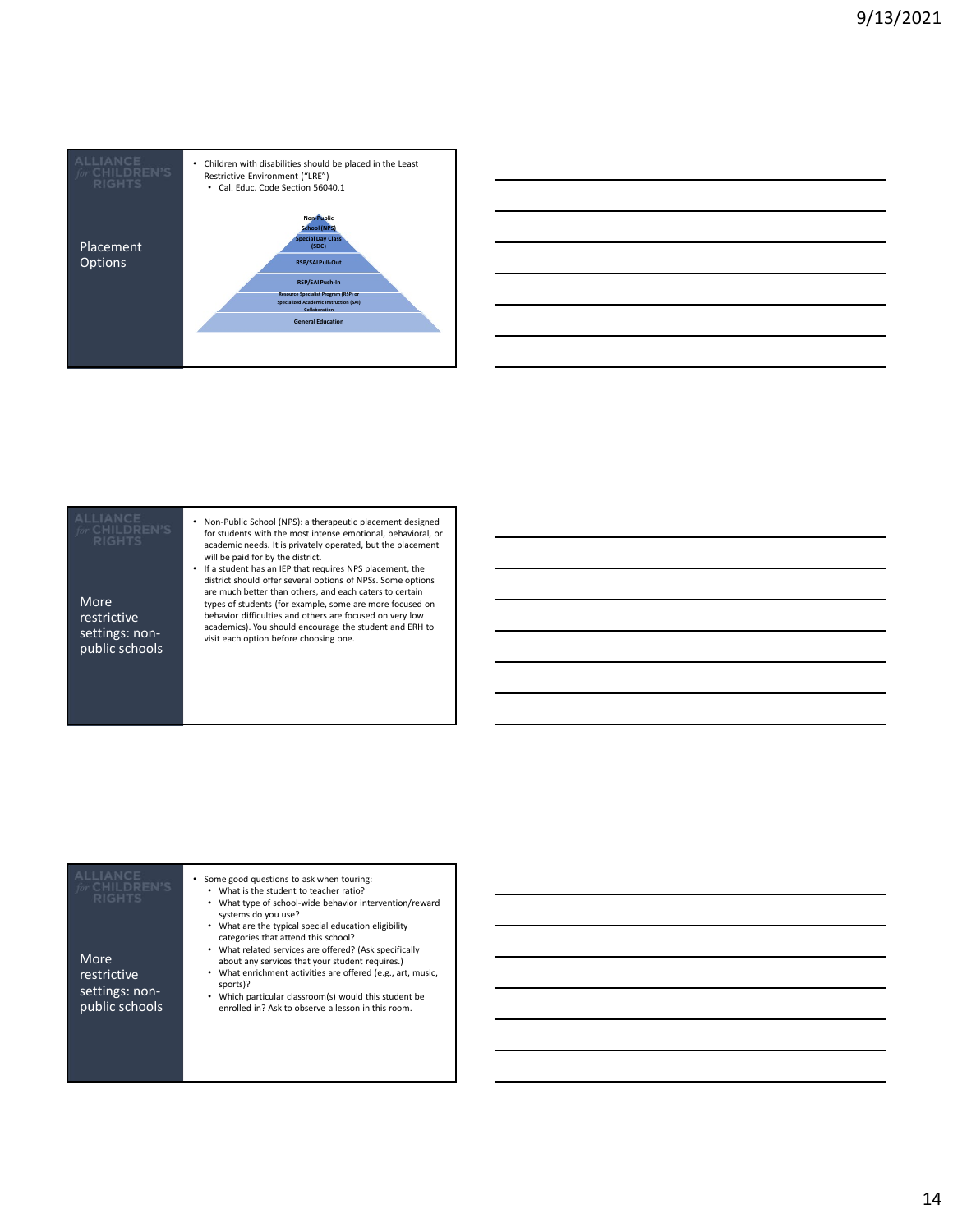More restrictive residential placements (RCL level 14)

- For students with the most extreme needs, a residential placement may be required. This includes situations were a student's educational needs are inseparable from the student's emotional, social, and mental health needs.
- A residential placement is a 24 hour placement where a student lives and attends school in the same location. The program, including the non-medical care and room and board, must be provided at no cost to the parents of the student.
- Settings: For LA County students, there are options both inside the **Settings:** state/county and outside.

| <b>ALLIANCE</b><br>for CHILDREN'S<br><b>RIGHTS</b> | Through the IEP:<br>Must demonstrate severe mental health needs at school<br>Often requires an ERMHS assessment which means waiting the<br>60-day timeline<br>Biological parents and legal guardians can place a student here |  |
|----------------------------------------------------|-------------------------------------------------------------------------------------------------------------------------------------------------------------------------------------------------------------------------------|--|
| Residential                                        | (even over the student's objection)                                                                                                                                                                                           |  |
| Placement: IEP                                     | Other ERHs may need court approval                                                                                                                                                                                            |  |
|                                                    | Through DCFS/Probation<br>٠                                                                                                                                                                                                   |  |
| vs. DCFS/                                          | Can demonstrate severe mental health needs in any                                                                                                                                                                             |  |
| Probation                                          | environment (home or school)                                                                                                                                                                                                  |  |
|                                                    | Must be screened through the Interagency Screening<br>Committee; ask the social worker to refer the student for<br>screening or ask the court to order it<br>Screenings can happen relatively quickly (screenings occur once  |  |
|                                                    | per week)                                                                                                                                                                                                                     |  |
|                                                    | Requires an Inter-state Compact on the Placement of Children<br>(ICPC) for out of state placements which can also take time                                                                                                   |  |
|                                                    | Youth aged 14+ must consent to placement in open court before<br>it is implemented                                                                                                                                            |  |

Moving through the steps of restrictive placements

• Some districts require a student to attempt each level of service before moving up to the next. (For example, fail in an SDC, and then an NPS, before residential placement will be considered, or try DIS counseling prior to consideration of ERMHS.) While this may be appropriate in some cases, if the least restrictive environment that a student can be successful in is at the higher level of placement or service at the time of their first IEP, then this is where they should be placed immediately.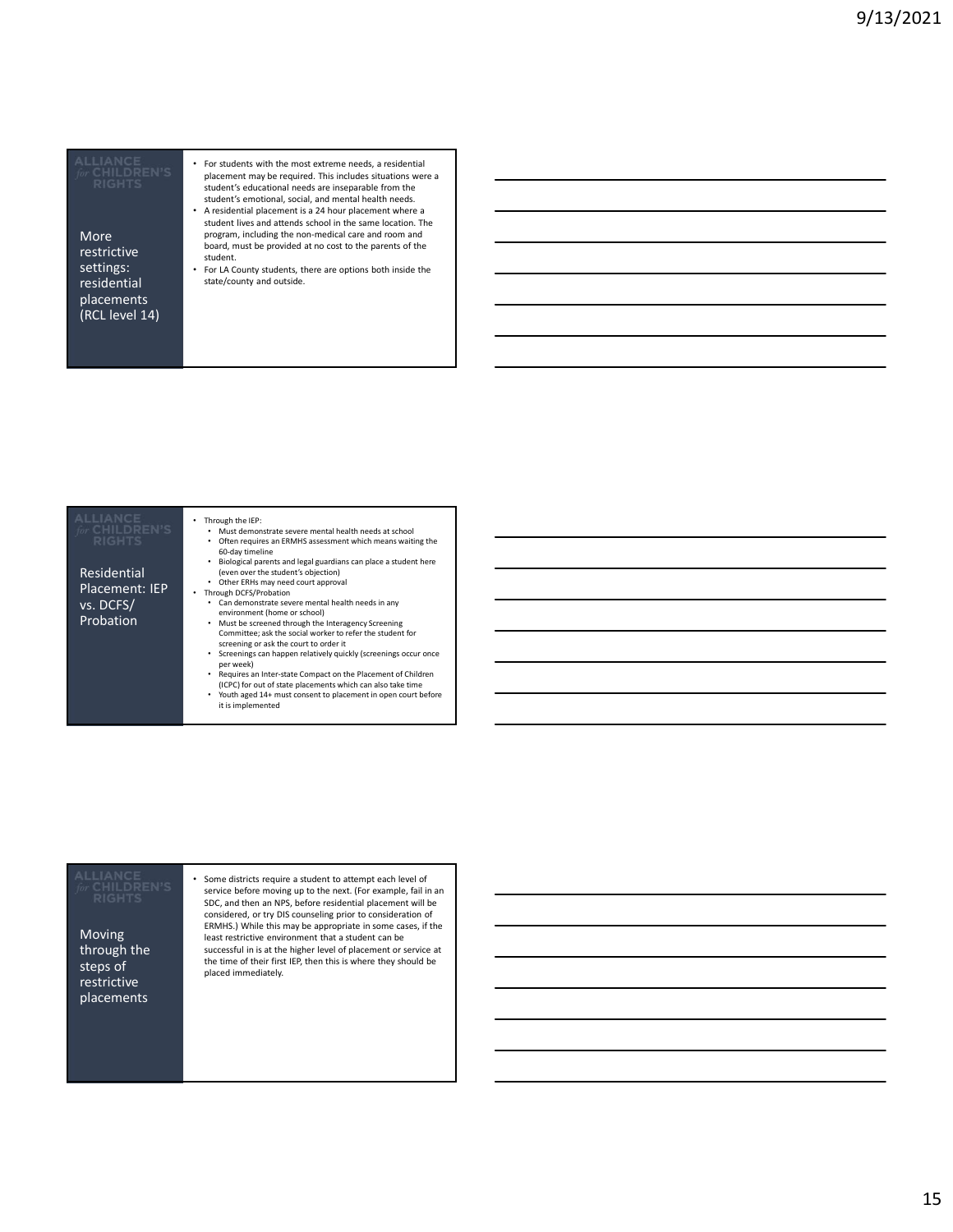# WHAT IF I ONLY AGREE WITH PART OF THE IEP?

| LIANCE<br><b>CHILDREN'S</b><br><b>RIGHTS</b><br><b>WHAT IF I ONLY AGREE WITH PART</b><br>OF THE IEP?                                                                                                                                                                                                                                                                                                                                                                                                                                                                                                                                                                                                                                                                                              |  |
|---------------------------------------------------------------------------------------------------------------------------------------------------------------------------------------------------------------------------------------------------------------------------------------------------------------------------------------------------------------------------------------------------------------------------------------------------------------------------------------------------------------------------------------------------------------------------------------------------------------------------------------------------------------------------------------------------------------------------------------------------------------------------------------------------|--|
| LIANCE.<br>• When signing the IEP, an ERH can consent to services they<br><b>CHILDREN'S</b><br>want but disagree with other parts of the IEP.<br>RIGHTS<br>• Ex.: "I consent to my student receiving 30 minutes per<br>week of DIS counseling services but continue to believe<br>my student requires 60 minutes a week of ERMHS<br>therapy services provided by a licensed therapist."<br>$\cdot$ OR<br>Consenting to<br>• When signing the initial IEP, an ERH can consent so that<br>services can start without agreeing with what is offered.<br>the IEP<br>• Ex.: "I consent to the IEP for implementation purposes,<br>but I do not agree with the decision regarding eligibility. I<br>believe my student should be found eligible under the<br>category of Specific Learning Disability." |  |

| <b>AIIIANCE</b><br><b>RIGHTS</b> | If an ERH disagrees with any proposed change to an IEP, the<br>student has a right to continue to receive a placement and<br>services in accordance with the previous IEP until the district<br>sues for due process and wins, or the ERH changes his or her<br>mind.<br>For example, if a school district believes that a student no<br>longer requires placement in an NPS and wants to send |  |
|----------------------------------|------------------------------------------------------------------------------------------------------------------------------------------------------------------------------------------------------------------------------------------------------------------------------------------------------------------------------------------------------------------------------------------------|--|
| Stay put                         | them back to their local public school, but the ERH believes<br>that the student continues to require an NPS placement, the<br>student may remain at the NPS until there is resolution of<br>the dispute.                                                                                                                                                                                      |  |
|                                  |                                                                                                                                                                                                                                                                                                                                                                                                |  |
|                                  |                                                                                                                                                                                                                                                                                                                                                                                                |  |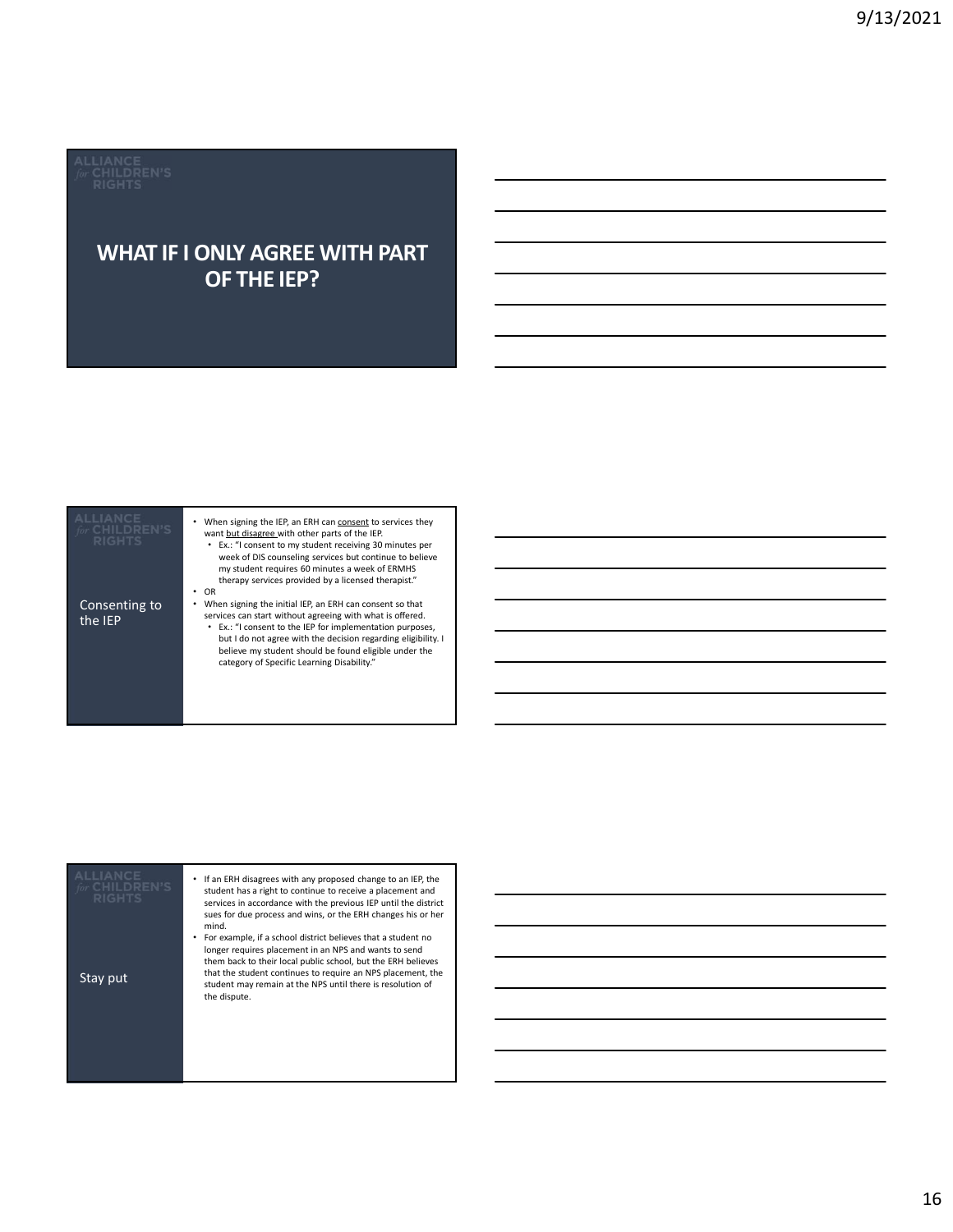

### WHAT IF MY STUDENT IS FACING SCHOOL DISCIPLINARY ACTION?

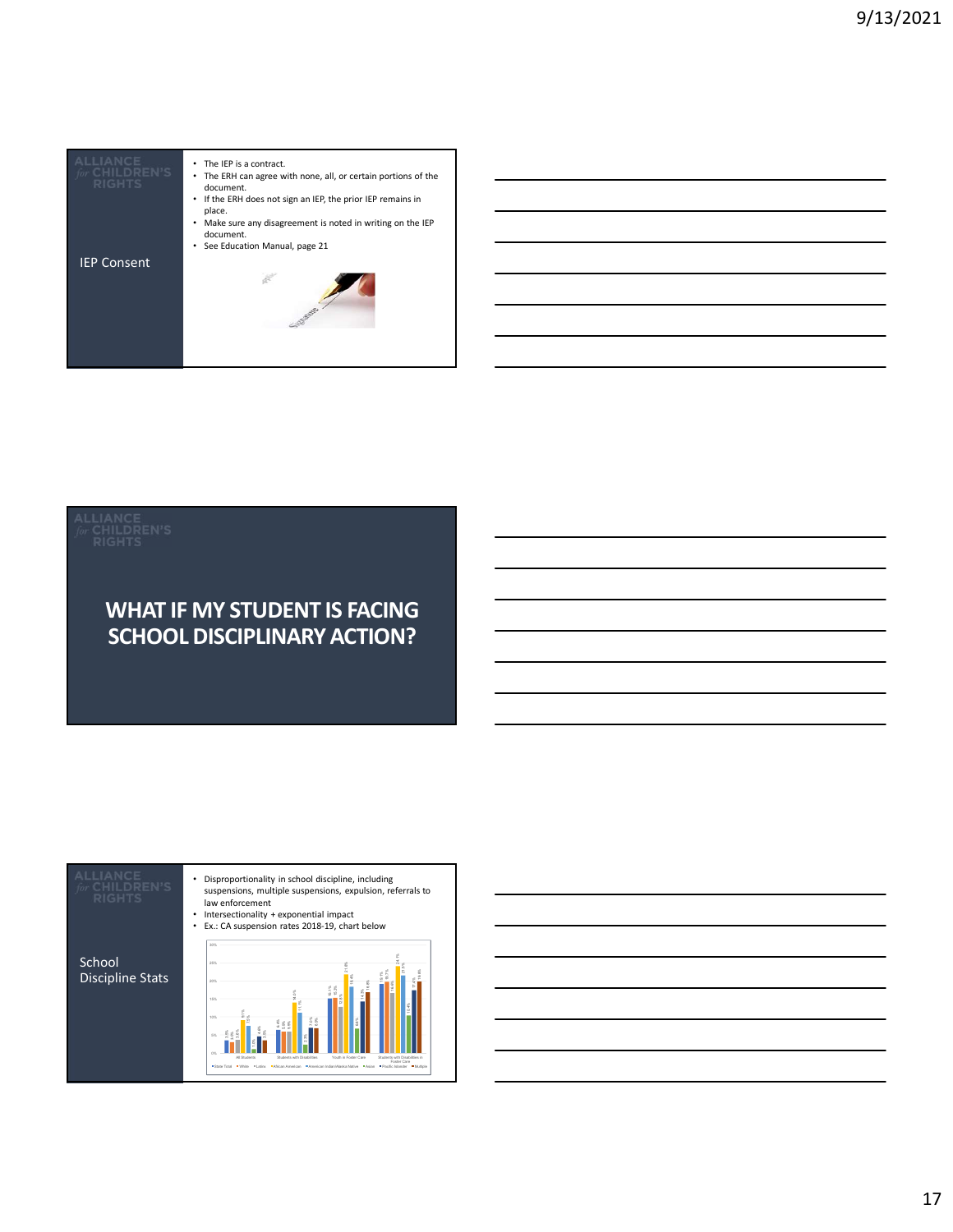|                         | Suspension<br>Limit: S |
|-------------------------|------------------------|
|                         | days p                 |
|                         | This in                |
|                         | incider                |
|                         | Inform                 |
| School                  | early o                |
| diccinling <i>(g</i> an | Susnen                 |

### • Suspensions Students may only be suspended for a total of 20 er school year (30 days if they change schools). icludes partial days (for example, the day of the

incident). • Informal Suspensions: Students should not be sent home or asked to stay home for a day without a formal discipline (gen suspension in writing. (The record is needed to **discription** document the number of days sent home.)

• Interventions: Unless the offense is so serious that a<br>school must recommend expulsion (for example<br>brandishing a weapon or sexual assault), a school is<br>required to attempt other interventions prior to suspension or other discipline. ed) document the number of days sent home.)<br>
• Interventions: Unless the offense is so serious that a

# • Statements: Students may be asked by school parent or guardian is present (or not at all). School discipline (gen ed)

• Expulsions

administration or police to make an oral or written statement. Students may refuse to make a statement, but are usually not made aware of this option. These actements may later be used against the student in court or in an expulsion hearing. \*Discuss these rights with students you are working with. Counsel students to an ann politely decline making or writing a statement unless a

| CHILDREN'S<br><b>RIGHTS</b><br>School<br>discipline (gen<br>ed) | Expulsions<br>٠<br>• Hearings: A formal hearing must be held and a decision<br>to expel must be made by persons who do not work at<br>the school. A student may bring an attorney to the<br>hearing. Schools cannot expel a student without<br>providing all documents in writing and formally inviting<br>an education rights holder to a hearing. |  |
|-----------------------------------------------------------------|-----------------------------------------------------------------------------------------------------------------------------------------------------------------------------------------------------------------------------------------------------------------------------------------------------------------------------------------------------|--|
|                                                                 |                                                                                                                                                                                                                                                                                                                                                     |  |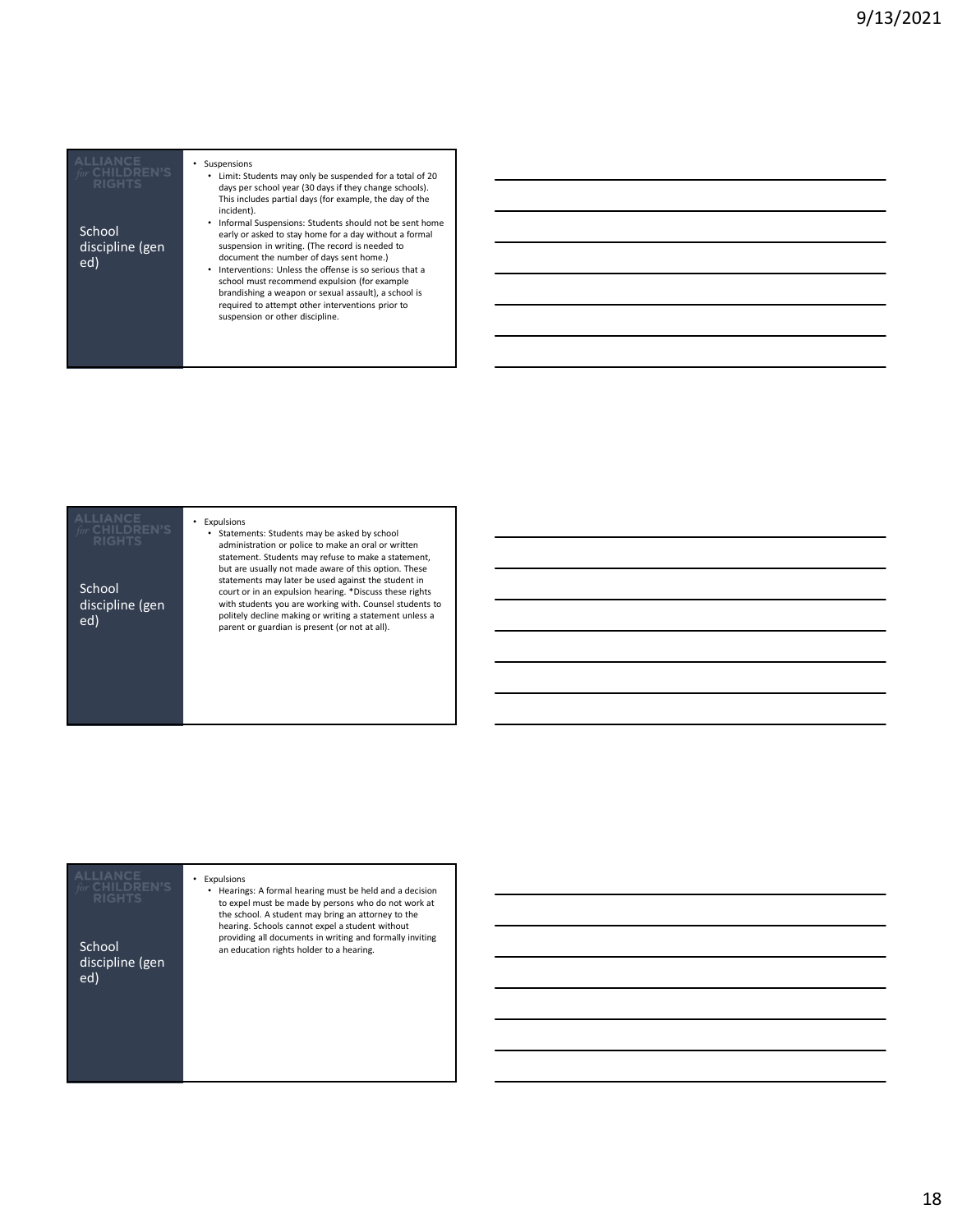# discipline (gen

### • Expulsions

• Right to Attend School: While expelled, students have a right to go to another school. The expelling school must assist the student in finding other school options. Usually, the main option offered is a community day school. Community day schools are usually filled with students who have been excluded from their local school<br>due to behavior problems. If possible, explore other School<br>
School students who have been excluded from their local school<br>
discipline (gen due to behavior problems. If possible, explore other<br>
options for the student. For example, charter schools.<br>
Student MUST attend scho

School discipline (gen ed)

• Expulsions

Readmittance: If expelled, students must be given specific terms to meet that will allow them to apply for readmittance within 1 school year. (Example: passing grades and no suspensions). Once the time has passed, apply back to the school district for readmittance. This does not happen automatically. If you do not apply for readmittance, the student with remain expelled!

**School** discipline and special education

- Special education students cannot be subjected to harsher punishments than nondisabled students for the same offense.
- Special education students have special protections that nondisabled students do not have.
- Special education students may, in certain circumstances, be disciplined to the same extent as nondisabled students.
- Special education students always retain their right to receive a FAPE (i.e., services under their IEP), although they might receive these services in a different school setting.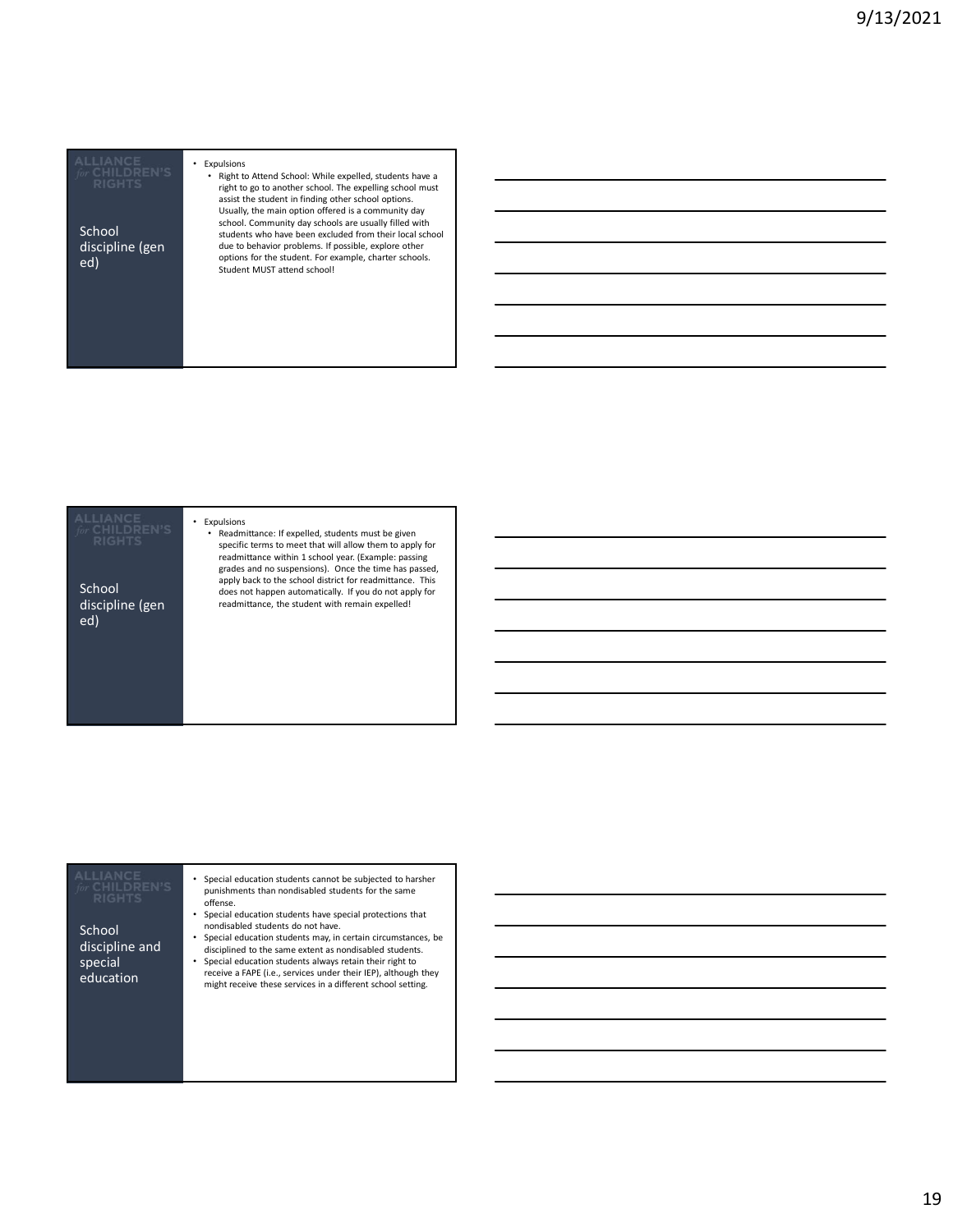| CHILDREN'S<br><b>RIGHTS</b> | For short term suspensions of less than 10 days, the student<br>may be suspended from school like any other student,<br>without the services in their IEP.<br>Long term suspensions (10+ days) and expulsions are<br>considered a change in placement for a student with an IEP.<br>But remember: the student must continue to receive a<br>٠<br>FAPE during that time. |  |
|-----------------------------|-------------------------------------------------------------------------------------------------------------------------------------------------------------------------------------------------------------------------------------------------------------------------------------------------------------------------------------------------------------------------|--|
| 10-day rule                 |                                                                                                                                                                                                                                                                                                                                                                         |  |
|                             |                                                                                                                                                                                                                                                                                                                                                                         |  |
|                             |                                                                                                                                                                                                                                                                                                                                                                         |  |

| <b>RIGHTS</b> | If a student is suspended for 10+ days or recommended for<br>٠<br>expulsion, a manifestation determination IEP meeting must<br>be held.<br>For suspensions, the school CANNOT suspend the student<br>any more than 10 days until after the IEP is held.<br>For expulsions, the manifestation determination IEP must be<br>held within 10 school days of when the decision to<br>recommend the student for expulsion was made. |  |
|---------------|-------------------------------------------------------------------------------------------------------------------------------------------------------------------------------------------------------------------------------------------------------------------------------------------------------------------------------------------------------------------------------------------------------------------------------|--|
| 10-day rule   |                                                                                                                                                                                                                                                                                                                                                                                                                               |  |
|               |                                                                                                                                                                                                                                                                                                                                                                                                                               |  |

| <b>RIGHTS</b><br>Manifestation<br>determination<br>IEP analysis | • A manifestation determination IEP is a review of the<br>relationship between the student's disability and the<br>behavior which caused the student's suspension or<br>expulsion.<br>Participants (including ERH) must determine:<br>• 1) If the conduct was caused by or had a direct and<br>substantial relationship to the student's disability; OR<br>• 2) Whether the student's conduct was the direct result<br>of the district's failure to implement the IEP. |  |  |
|-----------------------------------------------------------------|------------------------------------------------------------------------------------------------------------------------------------------------------------------------------------------------------------------------------------------------------------------------------------------------------------------------------------------------------------------------------------------------------------------------------------------------------------------------|--|--|
|-----------------------------------------------------------------|------------------------------------------------------------------------------------------------------------------------------------------------------------------------------------------------------------------------------------------------------------------------------------------------------------------------------------------------------------------------------------------------------------------------------------------------------------------------|--|--|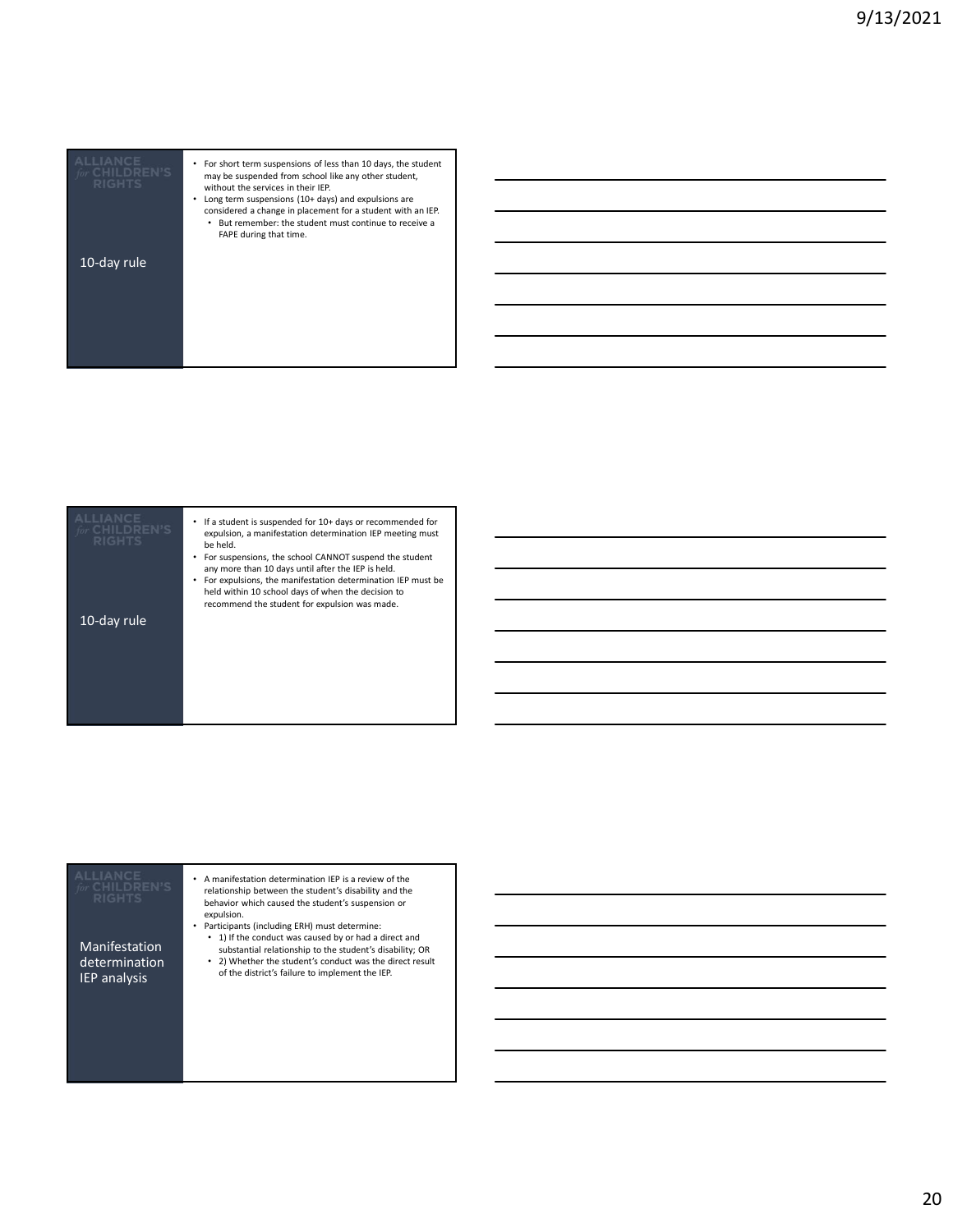determination IEP analysis

- If either is true, the behavior is deemed a manifestation of the student's disability and the discipline in progress (suspension/expulsion) MUST STOP!
- If not a manifestation, the student can be disciplined (suspended 20 days/school year or expelled) like any other<br>Manifestation student.

analysis

• At the meeting, the team should consider all relevant information in the student's file, IEP, teacher observations, from the ERH, etc.

• Example: A student who is eligible due to a learning disability, but who also has a behavior support plan for defiant behavior. If the student has been suspended for more than 10 school days due to defiant behavior, this is Manifestation likely a manifestation of their disability!

| <b>ALLIANCE</b><br>CHILDREN'S<br><b>RIGHTS</b><br>Manifestation<br>analysis | Regardless of whether the behavior is determined to be a<br>manifestation or not, the student continues to have a right<br>to receive FAPE:<br>• This means they have a right to the services and placement<br>in their IEP. Unless they are placed in an IAEP, all programs<br>and services in the IEP MUST be agreed to by the ERH! Hint:<br>don't agree to home school if you don't think it will meet<br>the student's needs.<br>If their behavioral needs are not being met, the district has a<br>duty to conduct a behavior assessment and develop a<br>behavior support plan<br>If the student already has a behavior plan, the team must<br>meet to review the plan and modify to account for changes |  |
|-----------------------------------------------------------------------------|----------------------------------------------------------------------------------------------------------------------------------------------------------------------------------------------------------------------------------------------------------------------------------------------------------------------------------------------------------------------------------------------------------------------------------------------------------------------------------------------------------------------------------------------------------------------------------------------------------------------------------------------------------------------------------------------------------------|--|
|                                                                             | in the student's behavior.                                                                                                                                                                                                                                                                                                                                                                                                                                                                                                                                                                                                                                                                                     |  |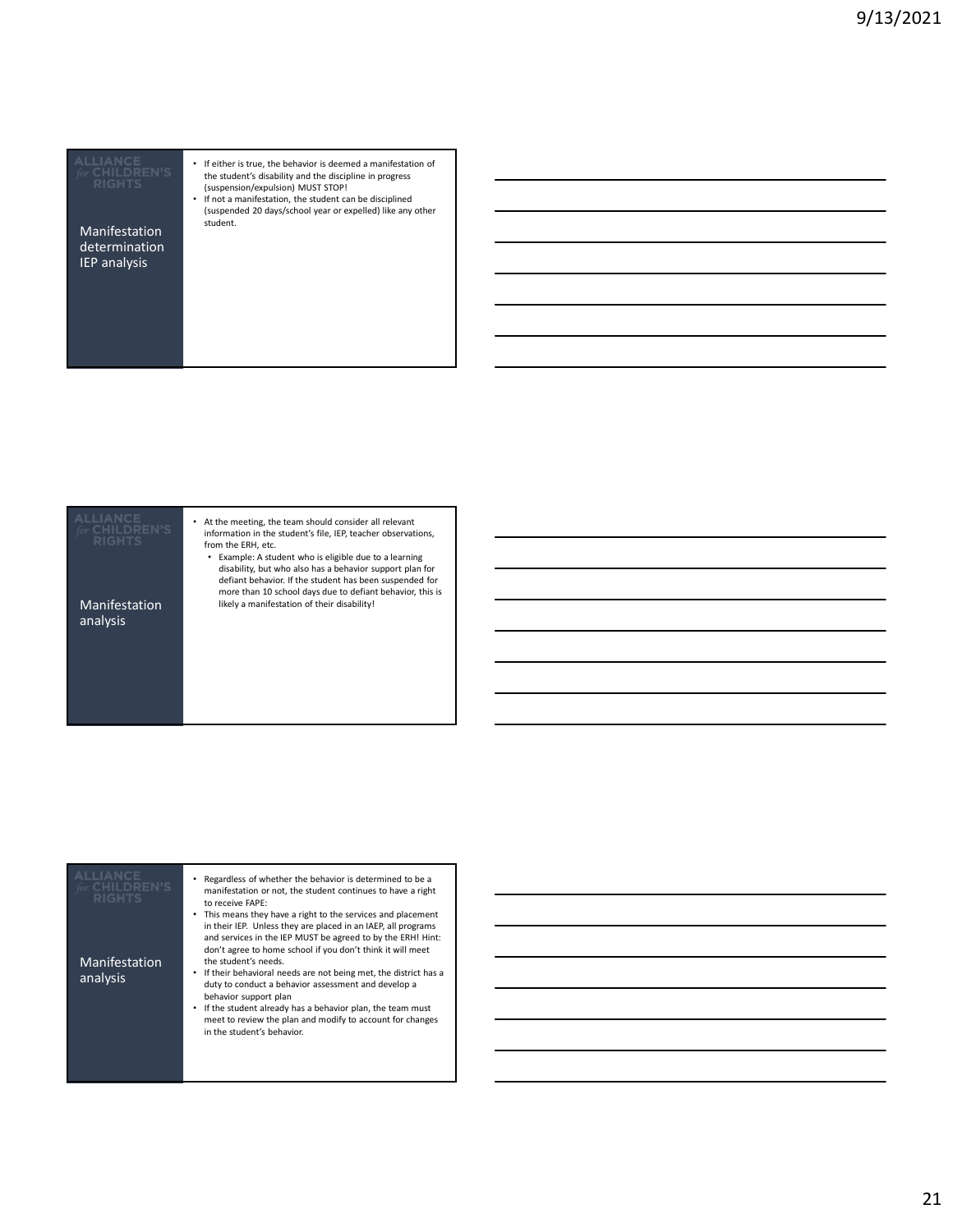Interim alternative educational

<u> 1989 - Johann Barnett, mars et al. 1989 - Anna ann an t-</u>

agreement) change the placement of a student with a  $\overline{\phantom{a}}$  and  $\overline{\phantom{a}}$  and  $\overline{\phantom{a}}$  and  $\overline{\phantom{a}}$  and  $\overline{\phantom{a}}$  are disability to an interim alternative educational placement without regard to whether the behavior is determined to be a manifestation of the student's disability for ONLY 45 school days when a student: • Carries or possesses a weapon to or at school, on school

• In extreme cases, a district can UNILATERALLY (without ERH

- premises, or to or at a school function • Knowingly possesses or uses illegal drugs, or sells or solicits
- placement<br>
the sale of a controlled substance while at school, on<br>
school premises, or at a school function; or • Has inflicted serious bodily injury upon another person
	- while at school, on school premises, or at a school function.
		- Hint: serious bodily injury doesn't mean scratches, bruises or even a broken bone; it must be VERY SERIOUS!

| <b>RIGHTS</b> | The use of home based instruction can be appropriate, but<br>٠<br>must be evaluated on a case by case basis.<br>If there is no alternative school or other similar public<br>٠<br>facility in the district, the IDEA does not require a district to<br>place a student in a private school or facility.<br>If placement at home meets the criteria of FAPE, it can be<br>٠<br>appropriate. |  |
|---------------|--------------------------------------------------------------------------------------------------------------------------------------------------------------------------------------------------------------------------------------------------------------------------------------------------------------------------------------------------------------------------------------------|--|
| Home school   | If there are appropriate public schools in the district, they<br>٠<br>should be prepared to justify why a less restrictive<br>alternative placement was not chosen.<br>There are LOTS of other options: community day school,<br>٠<br>charter school, continuation school, etc.                                                                                                            |  |

| <b>ALLIANCE</b><br>for CHILDREN'S<br><b>RIGHTS</b> | Students who have not yet been found eligible for special<br>education, but find themselves facing 10+ days of<br>suspension or a recommended expulsion, may assert the<br>protections provided by IDEA if it is determined that the<br>district had knowledge of the disability prior to the<br>behaviors which resulted in the discipline<br>Examples of prior knowledge:                                         |  |
|----------------------------------------------------|---------------------------------------------------------------------------------------------------------------------------------------------------------------------------------------------------------------------------------------------------------------------------------------------------------------------------------------------------------------------------------------------------------------------|--|
| Students not<br>vet eligible                       | (1) parents had expressed concern in writing to<br>administrators or to the student's teacher that the<br>student was in need of special education services;<br>(2) the parents had requested an evaluation; or<br>(3) a teacher or other school personnel had expressed<br>specific concerns about the student to the<br>administrators<br>In the absence of such knowledge, no IDEA protections are<br>available. |  |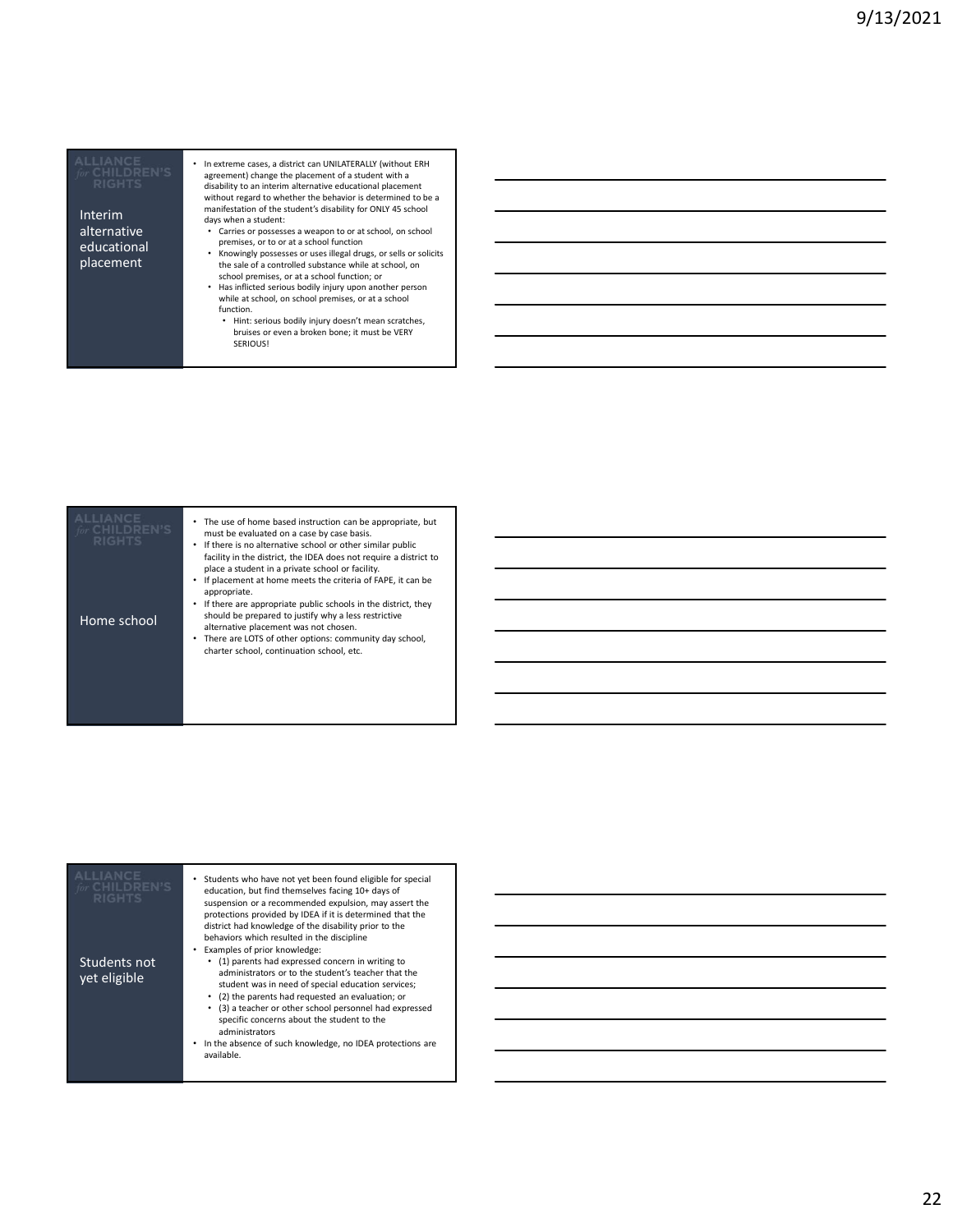### WHAT IF I NEED HELP ADVOCATING FOR MY STUDENT?



WHAT SPECIAL CONSIDERATIONS DO I NEED TO KNOW ABOUT DURING COVID?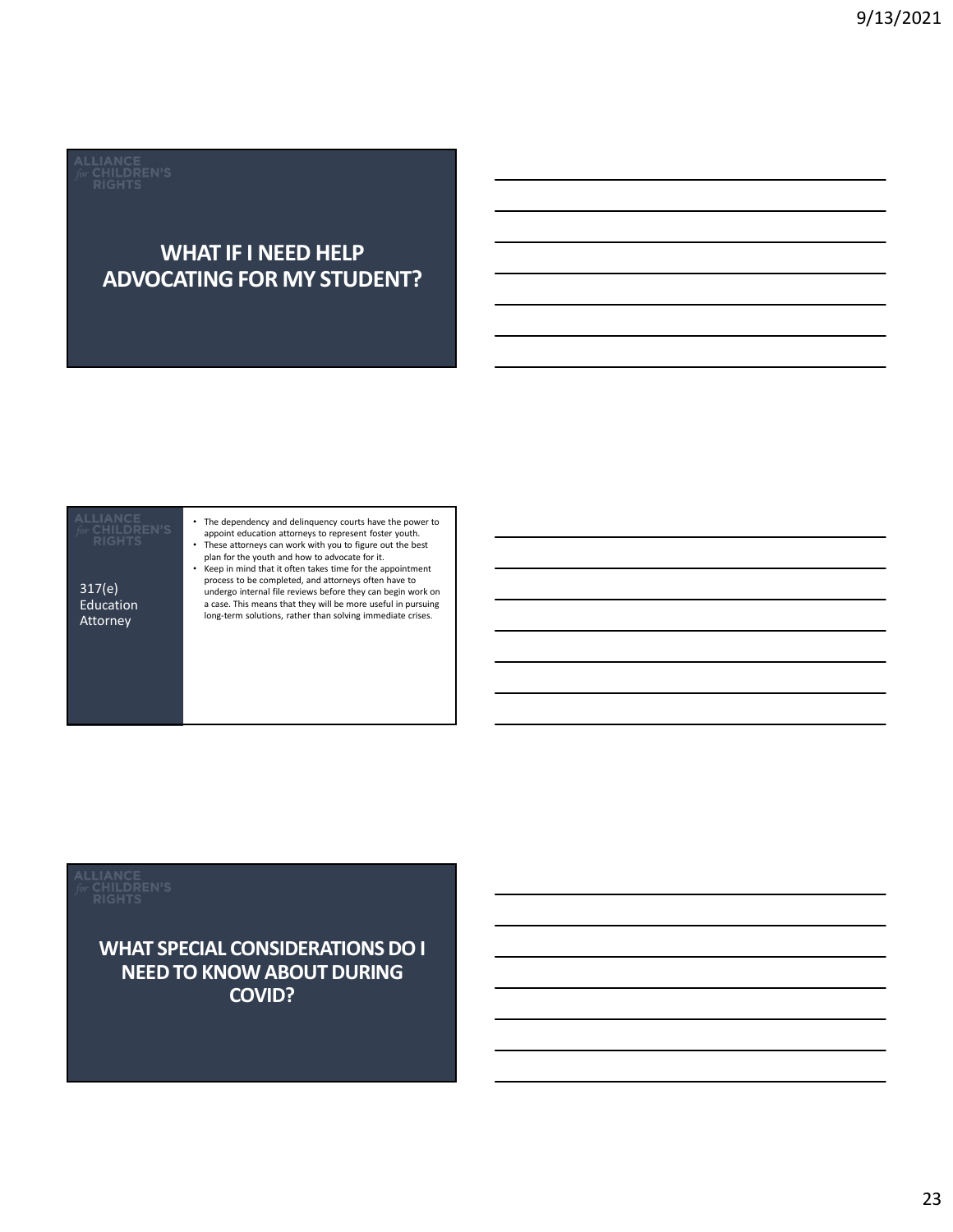| Special<br>education<br>services during<br><b>COVID</b>                       | • Cal. Educ. Code Section 56345(a)(9)(A)<br>• Requires districts to include a description of the means<br>by which the IEP will be provided under emergency<br>conditions (such as a pandemic), in which instruction,<br>services, or both cannot be provided to the student<br>either at the school or in person for more than 10 school<br>days.<br>• This description must be specific to the student, not a<br>generic statement and it must include how special<br>education and related services, will be provided.<br>Related services: specific requirement of IEP; cannot be<br>$\bullet$<br>provided asynchronously; must be provided directly to<br>student (e.g., video conference w/ teacher, NOT worksheets)<br>• Do not agree to IEP services being provided asynchronously                                                                                                                                                                                                                                                                                                                                                                                                                                                                                                                                     |  |
|-------------------------------------------------------------------------------|--------------------------------------------------------------------------------------------------------------------------------------------------------------------------------------------------------------------------------------------------------------------------------------------------------------------------------------------------------------------------------------------------------------------------------------------------------------------------------------------------------------------------------------------------------------------------------------------------------------------------------------------------------------------------------------------------------------------------------------------------------------------------------------------------------------------------------------------------------------------------------------------------------------------------------------------------------------------------------------------------------------------------------------------------------------------------------------------------------------------------------------------------------------------------------------------------------------------------------------------------------------------------------------------------------------------------------|--|
| <b><i>or</i></b> CHILDREN'S<br>RIGHTS<br>If return to<br>distance<br>learning | We recommend that you take the following steps:<br>1) Request, in writing, that your school convene an IEP meeting, virtually or<br>$\bullet$<br>telephonically, to discuss the distance learning needs of your child.<br>2) Request that your child receive a laptop, tablet, or other electronic device,<br>plus sufficient internet connectivity, so that you can access remote learning<br>opportunities.<br>3) Consider your child's attention span and ability to focus. Consider the<br>caregiver's work schedule, need to care for other children or family members, or<br>other family needs that caregiver must meet. Consider the caregiver's ability to<br>provide a quiet environment for the child to access distance learning resources<br>and their availability and ability to support the child as they access services.<br>Consider what coaching and materials the caregiver might need to support the<br>child, including language translation support.<br>4) Work with your IEP team to identify what services your child has a right to in<br>their IEP that can still be provided and your child and the caregiver needs to<br>access those services<br>5) Keep a log of the services that your child has been receiving during physical<br>$\bullet$<br>school closures<br>See Special Education Tips |  |
|                                                                               | <b>See Services Log</b>                                                                                                                                                                                                                                                                                                                                                                                                                                                                                                                                                                                                                                                                                                                                                                                                                                                                                                                                                                                                                                                                                                                                                                                                                                                                                                        |  |
|                                                                               |                                                                                                                                                                                                                                                                                                                                                                                                                                                                                                                                                                                                                                                                                                                                                                                                                                                                                                                                                                                                                                                                                                                                                                                                                                                                                                                                |  |

| ALLIANCE<br>or CHILDREN'S<br><b>RIGHTS</b> | Return to in-person instruction; "distance learning" no longer an option<br>Assembly Bill (AB) 130: For the 2021-2022 school year, districts and<br>county offices of education must offer independent study ("I.S.") to<br>students whose health would be put at risk by in-person instruction, as<br>determined by their parent/guardian |  |
|--------------------------------------------|--------------------------------------------------------------------------------------------------------------------------------------------------------------------------------------------------------------------------------------------------------------------------------------------------------------------------------------------|--|
| 2021-22                                    | • Synchronous instruction/live interaction frequency based on grade                                                                                                                                                                                                                                                                        |  |
| School Year:                               | level<br>Right to a pupil-parent-educator conference before enrollment in<br>I.S.                                                                                                                                                                                                                                                          |  |
| AB 130 &                                   | Students with IEPs cannot participate in I.S. unless IEP provides for                                                                                                                                                                                                                                                                      |  |
| <b>Updates</b>                             | it<br>Must hold an IEP before enrollment to discuss placement &                                                                                                                                                                                                                                                                            |  |
|                                            | services<br>Written I.S. agreement must be signed within 30 days of 1st day of                                                                                                                                                                                                                                                             |  |
|                                            | instruction                                                                                                                                                                                                                                                                                                                                |  |
|                                            | Note: charters and some other districts exempt and need not offer<br>I.S.                                                                                                                                                                                                                                                                  |  |
|                                            | More information on AB 130:                                                                                                                                                                                                                                                                                                                |  |
|                                            | https://vouthlaw.org/case/independent-study-rights/                                                                                                                                                                                                                                                                                        |  |